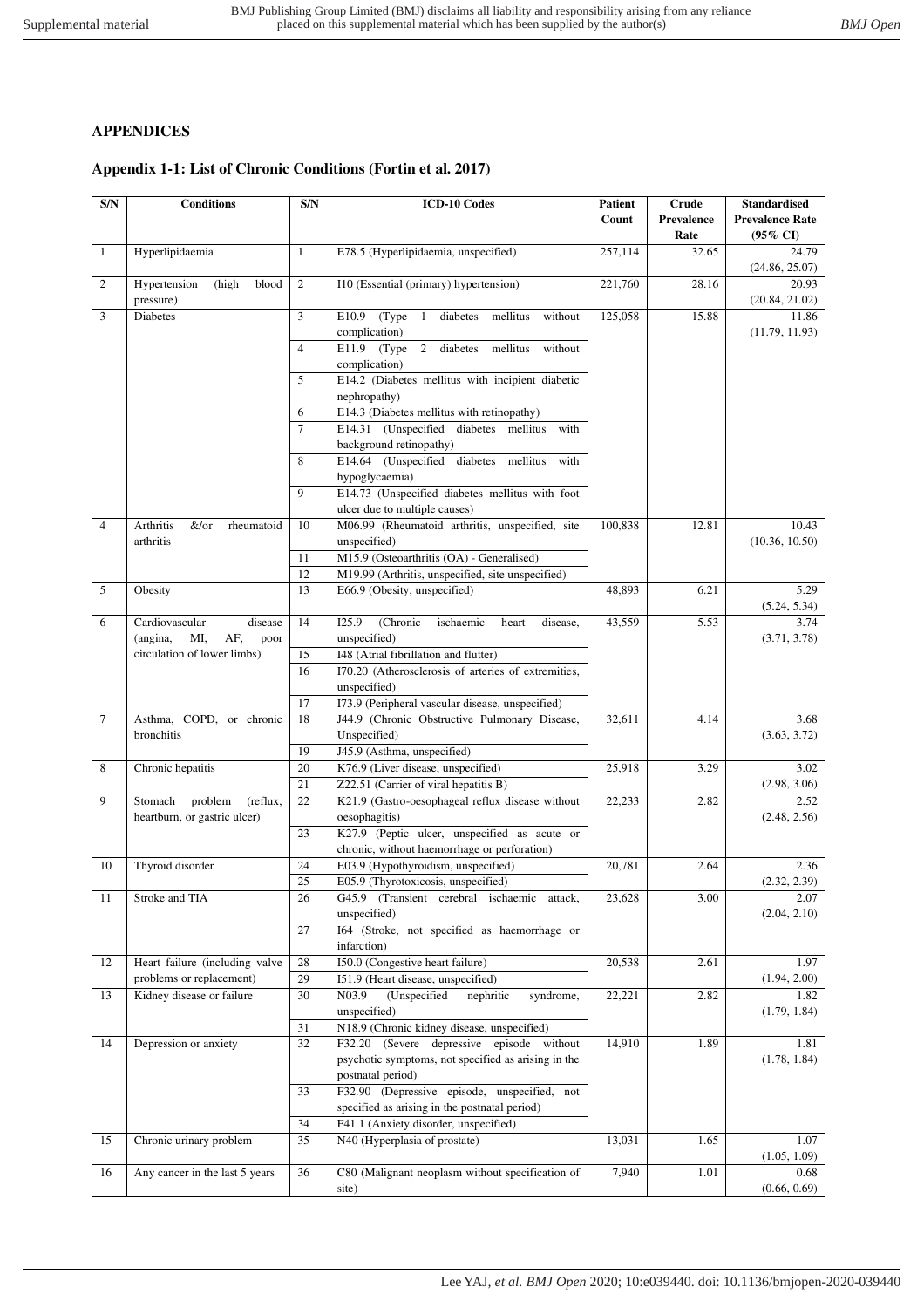| 17 | Osteoporosis                           | 37 | M81.99 (Other osteoporosis, site unspecified)                    | 7,283                    | 0.92 | 0.57         |
|----|----------------------------------------|----|------------------------------------------------------------------|--------------------------|------|--------------|
|    |                                        |    |                                                                  |                          |      | (0.56, 0.59) |
|    |                                        |    |                                                                  |                          |      |              |
| 18 | Alzheimer's<br>Dementia<br>$\alpha$    | 38 | F03 (Unspecified dementia)                                       | 3,571                    | 0.45 | 0.27         |
|    | disease                                |    |                                                                  |                          |      | (0.26, 0.28) |
| 19 | <i>(irritable)</i><br>Colon<br>problem | 39 | K58.9<br><i><b>Irritable</b></i><br>without<br>syndrome<br>bowel | 1,517                    | 0.19 | 0.20         |
|    | bowel)                                 |    | diarrhoea)                                                       |                          |      | (0.19, 0.21) |
| 20 | Chronic<br>musculoskeletal             |    | No matching ICD-10 code                                          | $\overline{\phantom{0}}$ |      |              |
|    | causing<br>pain or<br>condition        |    |                                                                  |                          |      |              |
|    | limitation                             |    |                                                                  |                          |      |              |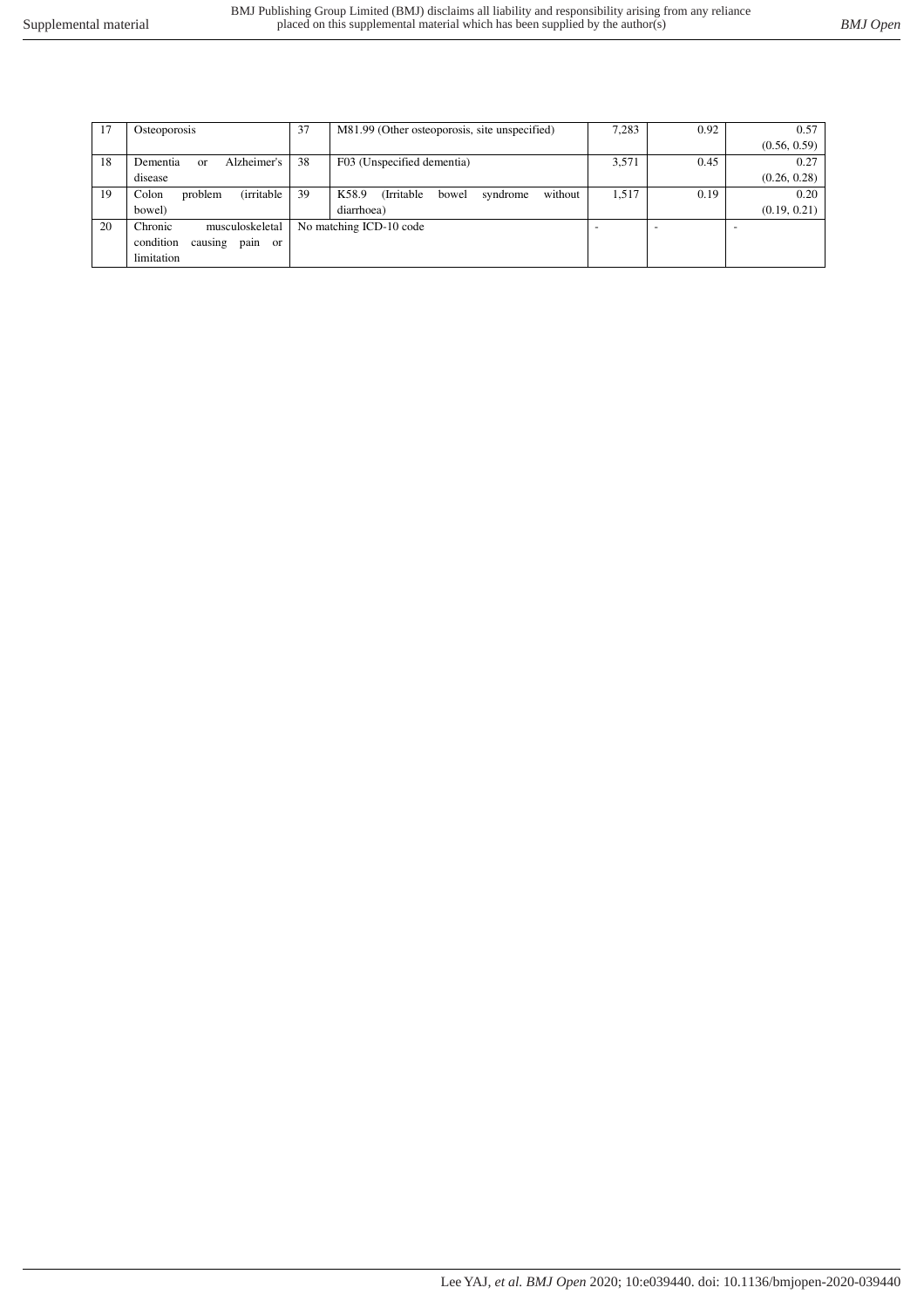## **Appendix 1-2: List of Chronic Conditions (Ge et al. 2018 and 2019)**

| S/N            | <b>Conditions</b>         | S/N            | <b>ICD-10 Codes</b>                                                                           | Patient<br>Crude |            | <b>Standardised</b>     |
|----------------|---------------------------|----------------|-----------------------------------------------------------------------------------------------|------------------|------------|-------------------------|
|                |                           |                |                                                                                               | Count            | Prevalence | <b>Prevalence Rate</b>  |
|                |                           |                |                                                                                               |                  | Rate       | $(95\% \text{ CI})$     |
| $\mathbf{1}$   | Dyslipidaemia             | $\mathbf{1}$   | E78.5 (Hyperlipidaemia, unspecified)                                                          | 257,114          | 32.65      | 24.97<br>(24.86, 25.07) |
| 2              | Hypertension              | $\overline{c}$ | I10 (Essential (primary) hypertension)                                                        | 221,760          | 28.16      | 20.93<br>(20.84, 21.02) |
| 3              | <b>Diabetes</b>           | 3              | (Type<br>diabetes<br>E10.9<br>$\overline{1}$<br>mellitus<br>without<br>complication)          | 125,058          | 15.88      | 11.86<br>(11.79, 11.93) |
|                |                           | $\overline{4}$ | E11.9 (Type 2 diabetes mellitus<br>without<br>complication)                                   |                  |            |                         |
|                |                           | 5              | E14.2 (Diabetes mellitus with incipient diabetic<br>nephropathy)                              |                  |            |                         |
|                |                           | 6              | E14.3 (Diabetes mellitus with retinopathy)                                                    |                  |            |                         |
|                |                           | $\overline{7}$ | E14.31 (Unspecified diabetes mellitus<br>with                                                 |                  |            |                         |
|                |                           |                | background retinopathy)                                                                       |                  |            |                         |
|                |                           | 8              | E14.64 (Unspecified diabetes mellitus<br>with<br>hypoglycaemia)                               |                  |            |                         |
|                |                           | 9              | E14.73 (Unspecified diabetes mellitus with foot                                               |                  |            |                         |
|                |                           |                | ulcer due to multiple causes)                                                                 |                  |            |                         |
| $\overline{4}$ | Osteoarthritis/Gout/RA    | 10             | M06.99 (Rheumatoid arthritis, unspecified, site                                               | 38,755           | 4.92       | 3.89                    |
|                |                           |                | unspecified)                                                                                  |                  |            | (3.85, 3.93)            |
|                |                           | 11             | M10.99 (Gout, unspecified, site unspecified)                                                  |                  |            |                         |
|                |                           | 12             | M15.9 (Osteoarthritis (OA) - generalized)                                                     |                  |            |                         |
| 5              | Asthma                    | 13             | J45.9 (Asthma, unspecified)                                                                   | 28,778<br>3.65   |            | 3.37<br>(3.33, 3.42)    |
| 6              | Heart attack/IHD          | 14             | I25.9 (Chronic ischemic heart disease, unspecified)                                           | 36,401<br>4.62   |            | 3.15<br>(3.12, 3.19)    |
| $\tau$         | Stroke/TIA                | 15             | G45.9 (Transient cerebral ischemic<br>attack,<br>unspecified)                                 | 23,628<br>3.00   |            | 2.07<br>(2.04, 2.10)    |
|                |                           | 16             | I64 (Stroke, not specified as haemorrhage or<br>infarction)                                   |                  |            |                         |
| 8              | <b>CKD</b>                | 17             | N18.9 (Chronic kidney disease, unspecified)                                                   | 21,638           | 2.75       | 1.76                    |
|                |                           |                |                                                                                               |                  |            | (1.73, 1.78)            |
| 9              | Depression                | 18             | F32.20 (Severe depressive episode without                                                     | 9,941            | 1.26       | 1.20                    |
|                |                           |                | psychotic symptoms, not specified as arising in the<br>postnatal period)                      |                  |            | (1.17, 1.23)            |
|                |                           | 19             | F32.90 (Depressive episode, unspecified, not<br>specified as arising in the postnatal period) |                  |            |                         |
| 10             | Anxiety disorder          | 20             | F41.1 (Anxiety disorder, unspecified)                                                         | 6,085            | 0.77       | 0.75                    |
|                |                           |                |                                                                                               |                  |            | (0.73, 0.77)            |
| 11             | Cancer                    | 21             | C80 (Malignant neoplasm without specification of                                              | 7,940            | 1.01       | 0.68                    |
|                |                           |                | site)                                                                                         |                  |            | (0.66, 0.69)            |
| 12             | Osteoporosis              | 22             | M81.99 (Other osteoporosis, site unspecified)                                                 | 7,283            | 0.92       | 0.57<br>(0.56, 0.59)    |
| 13             | Chronic                   | 23             | J44.9 (Chronic obstructive pulmonary disease,                                                 | 5,080            | 0.65       | 0.41                    |
|                | bronchitis/emphysema/COPD |                | unspecified)                                                                                  |                  |            | (0.40, 0.42)            |
| 14             | Schizophrenia             | 24             | F20.9 (Schizophrenia, unspecified)                                                            | 2,889            | 0.37       | 0.33<br>(0.31, 0.34)    |
| 15             | Heart failure             | 25             | I50.0 (Congestive heart failure)                                                              | 3,469            | 0.44       | 0.29<br>(0.28, 0.30)    |
| 16             | Dementia/Alzheimer's      | 26             | F03 (Unspecified dementia)                                                                    | 3,571            | 0.45       | 0.27                    |
|                |                           |                |                                                                                               |                  |            | (0.26, 0.28)            |
| 17             | Parkinson's disease       | 27             | G20 (Parkinson's disease)                                                                     | 1,900            | 0.24       | 0.15<br>(0.14, 0.15)    |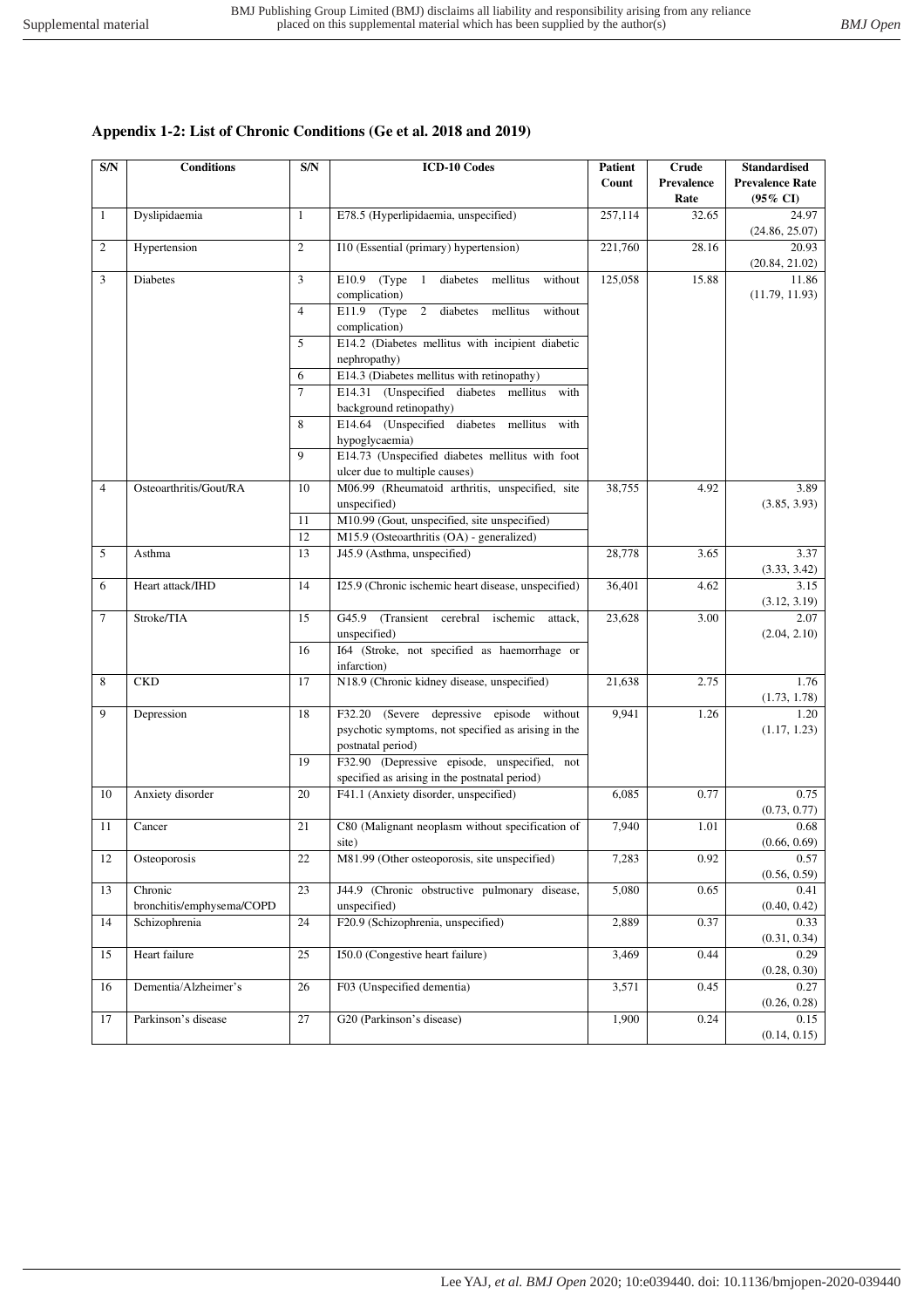# **Appendix 1-3: List of Chronic Conditions (Low et al. 2019)**

| S/N    | <b>Conditions</b>                                         | S/N                 | <b>ICD-10 Codes</b>                                                                                                         | Patient<br>Count | Crude<br>Prevalence | <b>Standardised</b><br>Prevalence |
|--------|-----------------------------------------------------------|---------------------|-----------------------------------------------------------------------------------------------------------------------------|------------------|---------------------|-----------------------------------|
| 1      | Lipid disorders                                           | 1                   | E78.5 (Hyperlipidaemia, unspecified)                                                                                        | 257,114          | Rate<br>32.65       | Rate (95% CI)<br>24.97            |
|        |                                                           |                     |                                                                                                                             |                  |                     | (24.86, 25.07)                    |
| 2      | Hypertension                                              | $\overline{c}$      | I10 (Essential (primary) hypertension)                                                                                      | 221,760          | 28.16               | 20.93<br>(20.84, 21.02)           |
| 3      | Diabetes                                                  | 3                   | E10.9 (Type 1 diabetes mellitus without<br>complication)                                                                    | 125,058          | 15.88               | 11.86<br>(11.79, 11.93)           |
|        |                                                           | 4                   | E11.9 (Type 2 diabetes mellitus without                                                                                     |                  |                     |                                   |
|        |                                                           | 5                   | complication)<br>E14.2 (Diabetes mellitus with incipient diabetic                                                           |                  |                     |                                   |
|        |                                                           |                     | nephropathy)                                                                                                                |                  |                     |                                   |
|        |                                                           | 6<br>$\overline{7}$ | E14.3 (Diabetes mellitus with retinopathy)<br>E14.31 (Unspecified diabetes mellitus with                                    |                  |                     |                                   |
|        |                                                           |                     | background retinopathy)                                                                                                     |                  |                     |                                   |
|        |                                                           | 8                   | E14.64 (Unspecified diabetes mellitus with<br>hypoglycaemia)                                                                |                  |                     |                                   |
|        |                                                           | $\mathbf{Q}$        | E14.73 (Unspecified diabetes mellitus with foot                                                                             |                  |                     |                                   |
|        |                                                           |                     | ulcer due to multiple causes)                                                                                               |                  |                     |                                   |
| 4      | Angina                                                    | 10                  | I25.9 (Chronic ischaemic heart disease, unspecified)                                                                        | 51,264           | 6.51                | 4.65                              |
|        | Coronary heart disease<br>Myocardial infarction           | 11                  | 151.9 (Heart disease, unspecified)                                                                                          |                  |                     | (4.61, 4.70)                      |
| 5      | Asthma                                                    | 12                  | J45.9 (Asthma, unspecified)                                                                                                 | 28,778           | 3.65                | 3.37<br>(3.33, 3.42)              |
| 6      | Moderate liver disease<br>Severe liver disease            | 13                  | K76.9 (Liver disease, unspecified)                                                                                          | 18,658           | 2.37                | 2.13<br>(2.09, 2.16)              |
| $\tau$ | Renal disease                                             | 14                  | N28.9 (Disorder of kidney and ureter, unspecified)                                                                          | 21,112           | 2.68                | 1.94                              |
|        |                                                           |                     |                                                                                                                             |                  |                     | (1.91, 1.97)                      |
| 8      | CKD on dialysis or pre-dialysis<br>Chronic kidney disease | 15                  | N18.9 (Chronic kidney disease, unspecified)                                                                                 | 21,638           | 2.75                | 1.76<br>(1.73, 1.78)              |
| 9      | Osteoarthritis                                            | 16                  | M15.9 (Osteoarthritis (OA) - generalized)                                                                                   | 18,378           | 2.33                | 1.72<br>(1.70, 1.75)              |
| 10     | Haemorrhagic stroke<br>Ischemic stroke<br>Stroke          | 17                  | I64 (Stroke, not specified as haemorrhage or<br>infarction)                                                                 | 19,808           | 2.52                | 1.72<br>(1.69, 1.74)              |
| 11     | Hypothyroidism                                            | 18                  | E03.9 (Hypothyroidism)                                                                                                      | 14,133           | 1.79                | 1.51<br>(1.48, 1.53)              |
| 12     | Major depression                                          | 19                  | F32.20 (Severe depressive<br>episode<br>without<br>psychotic symptoms, not specified as arising in the<br>postnatal period) | 9,941            | 1.26                | 1.20<br>(1.17, 1.23)              |
|        |                                                           | 20                  | F32.90 (Depressive episode, unspecified,<br>not<br>specified as arising in the postnatal period)                            |                  |                     |                                   |
| 13     | Benign prostatic hyperplasia                              | 21                  | N40 (Hyperplasia of prostate)                                                                                               | 13,031           | 1.65                | 1.07                              |
| 14     | (BPH)<br>Hyperthyroidism                                  | 22                  | E05.9 (Thyrotoxicosis)                                                                                                      | 7,873            | 1.00                | (1.05, 1.09)<br>$1.00*$           |
|        |                                                           |                     |                                                                                                                             |                  |                     | (0.97, 1.02)                      |
| 15     | Anxiety                                                   | 23                  | F41.1 (Anxiety disorder, unspecified)                                                                                       | 6,085            | 0.77                | 0.75                              |
| 16     | General anxiety disease<br>Cancer (w/o metastasis)        | 24                  | C80 (Malignant neoplasm without specification of                                                                            | 7,940            | 1.01                | (0.73, 0.77)<br>0.68              |
| 17     | Metastatic carcinoma<br>Arrhythmia                        | 25                  | site)<br>I48 (Atrial fibrillation and flutter)                                                                              | 7,241            | 0.92                | (0.66, 0.69)<br>0.58              |
| 18     | Atrial fibrillation<br>Osteoporosis                       | 26                  | M81.99 (Other osteoporosis, site unspecified)                                                                               | 7,283            | 0.92                | (0.57, 0.60)<br>0.57              |
|        |                                                           |                     |                                                                                                                             |                  |                     | (0.56, 0.59)                      |
| 19     | Chronic obstructive pulmonary<br>disease                  | 27                  | J44.9 (Chronic obstructive pulmonary disease,<br>unspecified)                                                               | 5,080            | 0.65                | 0.41<br>(0.40, 0.42)              |
| 20     | Epilepsy                                                  | 28                  | G40.90 (Epilepsy, unspecified, without mention of<br>intractable epilepsy)                                                  | 2,734            | 0.35                | 0.33<br>(0.32, 0.35)              |
| 21     | Schizophrenia                                             | 29                  | F20.9 (Schizophrenia, unspecified)                                                                                          | 2,889            | 0.37                | 0.33<br>(0.31, 0.34)              |
| 22     | Heart failure                                             | 30                  | I50.0 (Congestive heart failure)                                                                                            | 3,469            | 0.44                | 0.29<br>(0.28, 0.30)              |
| 23     | Dementia                                                  | 31                  | F03 (Unspecified dementia)                                                                                                  | 3,571            | 0.45                | 0.27                              |
|        |                                                           |                     |                                                                                                                             |                  |                     |                                   |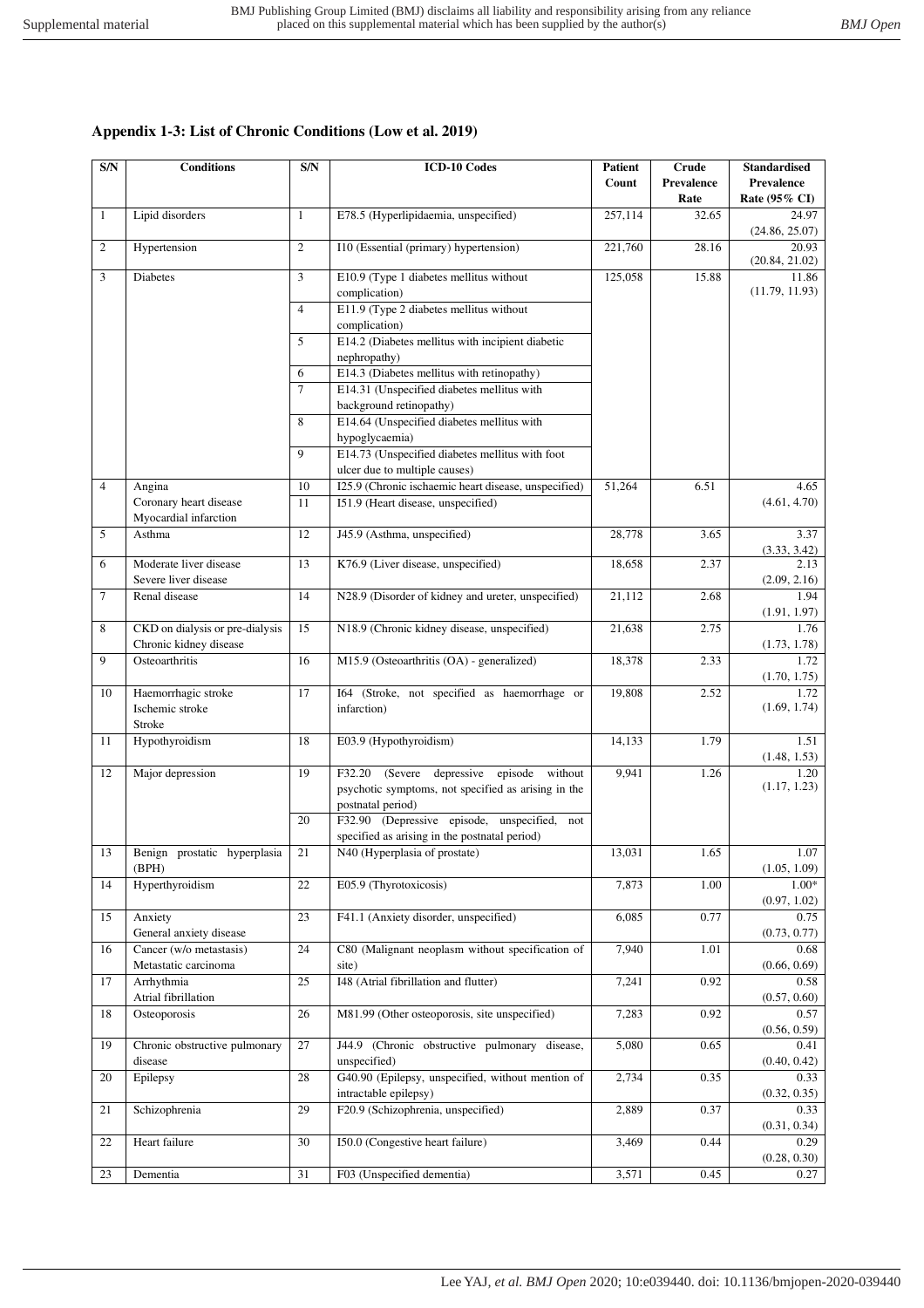|    |                              |    |                                                              |       |      | (0.26, 0.28)             |
|----|------------------------------|----|--------------------------------------------------------------|-------|------|--------------------------|
| 24 | Peripheral vascular disease  | 32 | I73.9 (Peripheral vascular disease, unspecified)             | 2,598 | 0.33 | 0.21                     |
|    |                              |    |                                                              |       |      | (0.21, 0.22)             |
| 25 | Rheumatoid arthritis         | 33 | M06.99 (Rheumatoid arthritis, unspecified, site              | 2,010 | 0.26 | 0.19                     |
|    |                              |    | unspecified)                                                 |       |      | (0.18, 0.20)             |
| 26 | Parkinson's disease          | 34 | G20 (Parkinson's disease)                                    | 1,900 | 0.24 | 0.15                     |
|    |                              |    |                                                              |       |      | (0.14, 0.15)             |
| 27 | Nephritis                    | 35 | N <sub>0</sub> 3.9<br>(Unspecified<br>nephritic<br>syndrome, | 770   | 0.10 | 0.08                     |
|    |                              |    | unspecified)                                                 |       |      | (0.07, 0.08)             |
| 28 | Psoriasis                    | 36 | L40.8 (Other psoriasis)                                      | 651   | 0.08 | 0.08                     |
|    |                              |    |                                                              |       |      | (0.07, 0.08)             |
| 29 | Major<br>extremity<br>lower  | 37 | Z89.5 (Acquired absence of leg at or below knee)             | 236   | 0.03 | 0.02                     |
|    | amputation                   | 38 | Z89.6 (Acquired absence of leg above knee)                   |       |      | (0.02, 0.02)             |
| 30 | Minor<br>lower<br>extremity  | 39 | Z89.4 (Acquired absence of foot and ankle)                   | 122   | 0.02 | 0.01                     |
|    | amputation                   |    |                                                              |       |      | (0.01, 0.01)             |
| 31 | Bipolar disorder             | 40 | F31.9 (Bipolar affective disorder, unspecified)              | 51    | 0.01 | 0.01                     |
|    |                              |    |                                                              |       |      | (0.01, 0.01)             |
| 32 | Hip fracture                 |    | No matching ICD-10 code                                      |       |      |                          |
| 33 | Nephrosis                    |    | No matching ICD-10 code                                      |       |      |                          |
| 34 | Respiratory failure          |    | No matching ICD-10 code                                      |       |      |                          |
| 35 | Secondary hypertension       |    | No matching ICD-10 code                                      |       |      |                          |
| 36 | Spine fracture               |    | No matching ICD-10 code                                      |       |      |                          |
| 37 | Coronary artery bypass graft |    | No matching ICD-10 code                                      |       |      |                          |
| 38 | Percutaneous<br>coronary     |    | No matching ICD-10 code                                      |       |      | $\overline{\phantom{0}}$ |
|    | intervention                 |    |                                                              |       |      |                          |
| 39 | Kidney transplant            |    | No matching ICD-10 code                                      |       |      |                          |

\*The standardized prevalence rate of 'hyperthyroidism' is 0.9980% (0.9737, 1.0222).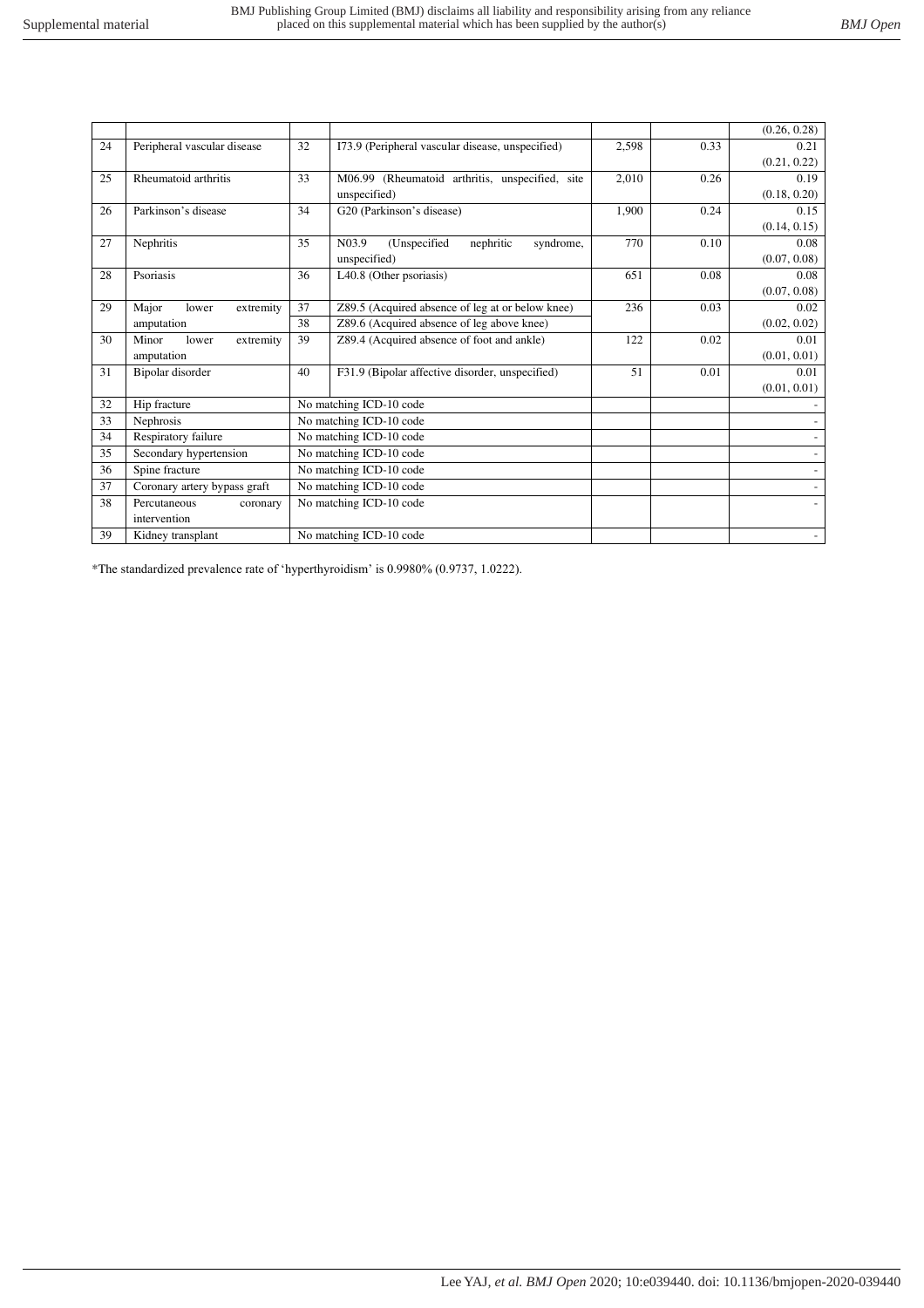# **Appendix 1-4: List of Chronic Conditions (Picco et al. 2016)**

| S/N            | <b>Conditions</b>                                                   | S/N                   | <b>ICD-10 Codes</b>                                                  | <b>Patient</b><br>Crude |            | <b>Standardised</b>     |  |  |
|----------------|---------------------------------------------------------------------|-----------------------|----------------------------------------------------------------------|-------------------------|------------|-------------------------|--|--|
|                |                                                                     |                       |                                                                      | Count                   | Prevalence | <b>Prevalence Rate</b>  |  |  |
|                |                                                                     |                       |                                                                      |                         | Rate       | (95% CI)                |  |  |
| 1              | High blood pressure                                                 | $\mathbf{1}$          | I10 (Essential (primary) hypertension)                               | 221,760                 | 28.16      | 20.93                   |  |  |
|                |                                                                     |                       |                                                                      |                         |            | (20.84, 21.02)          |  |  |
| 2              | <b>Diabetes</b>                                                     | $\overline{2}$        | diabetes<br>without<br>E10.9<br>(Type)<br>$\mathbf{1}$<br>mellitus   | 125,058                 | 15.88      | 11.86<br>(11.79, 11.93) |  |  |
|                |                                                                     |                       | complication)                                                        |                         |            |                         |  |  |
|                |                                                                     | 3                     | E11.9 $(Type 2)$<br>diabetes<br>mellitus<br>without<br>complication) |                         |            |                         |  |  |
|                |                                                                     | $\overline{4}$        | E14.2 (Diabetes mellitus with incipient diabetic                     |                         |            |                         |  |  |
|                |                                                                     |                       | nephropathy)                                                         |                         |            |                         |  |  |
|                |                                                                     | 5                     | E14.3 (Diabetes mellitus with retinopathy)                           |                         |            |                         |  |  |
|                |                                                                     | 6                     | E14.31 (Unspecified diabetes mellitus with                           |                         |            |                         |  |  |
|                |                                                                     |                       | background retinopathy)                                              |                         |            |                         |  |  |
|                |                                                                     | $\overline{7}$        | E14.64 (Unspecified diabetes mellitus<br>with                        |                         |            |                         |  |  |
|                |                                                                     |                       | hypoglycaemia)                                                       |                         |            |                         |  |  |
|                |                                                                     | 8                     | E14.73 (Unspecified diabetes mellitus with foot                      |                         |            |                         |  |  |
|                |                                                                     |                       | ulcer due to multiple causes)                                        |                         |            |                         |  |  |
| 3              | Arthritis or Rheumatism                                             | 9                     | M06.99 (Rheumatoid arthritis, unspecified, site                      | 100,838                 | 12.81      | 10.43<br>(10.36, 10.50) |  |  |
|                |                                                                     |                       | unspecified)                                                         |                         |            |                         |  |  |
|                |                                                                     | 10<br>$\overline{11}$ | M15.9 (Osteoarthritis (OA) - generalized)                            |                         |            |                         |  |  |
|                |                                                                     |                       | M19.99 (Arthritis, unspecified, site unspecified)                    |                         |            |                         |  |  |
| $\overline{4}$ | Heart trouble (including heart<br>attack, angina, heart failure and | 12<br>13              | 151.9 (Heart disease, unspecified)                                   | 56,797                  | 7.21       | 5.11<br>(5.06, 5.15)    |  |  |
|                | valve disease)                                                      | 14                    | I50.0 (Congestive heart failure)<br>(Chronic<br>ischaemic            |                         |            |                         |  |  |
|                |                                                                     |                       | I25.9<br>disease,<br>heart<br>unspecified)                           |                         |            |                         |  |  |
|                |                                                                     | 15                    | I48 (Atrial fibrillation and flutter)                                |                         |            |                         |  |  |
| 5              | <b>Breathlessness or Asthma</b>                                     | 16                    | J45.9 (Asthma, unspecified)                                          | 28,778                  | 3.65       | 3.37                    |  |  |
|                |                                                                     |                       |                                                                      |                         |            | (3.33, 3.42)            |  |  |
| 6              | Stroke                                                              | 17                    | I64 (Stroke, not specified as haemorrhage or                         | 19,808                  | 2.52       | 1.72                    |  |  |
|                |                                                                     |                       | infarction)                                                          |                         |            | (1.69, 1.74)            |  |  |
| $\overline{7}$ | Depression                                                          | 18                    | F32.20 (Severe depressive episode without                            | 9,941                   | 1.26       | 1.20                    |  |  |
|                |                                                                     |                       | psychotic symptoms, not specified as arising in the                  |                         |            | (1.17, 1.23)            |  |  |
|                |                                                                     |                       | postnatal period)                                                    |                         |            |                         |  |  |
|                |                                                                     | 19                    | F32.90 (Depressive episode, unspecified, not                         |                         |            |                         |  |  |
|                |                                                                     |                       | specified as arising in the postnatal period)                        |                         |            |                         |  |  |
| 8              | Cancer                                                              | 20                    | C80 (Malignant neoplasm without specification of                     | 7.940                   | 1.01       | 0.68                    |  |  |
|                |                                                                     |                       | site)                                                                |                         |            | (0.66, 0.69)            |  |  |
| 9              | <b>TIA</b>                                                          | 21                    | G45.9 (Transient cerebral ischaemic attack,                          | 5,158                   | 0.66       | 0.46                    |  |  |
|                |                                                                     |                       | unspecified)                                                         |                         |            | (0.45, 0.48)            |  |  |
| 10             | <b>COPD</b>                                                         | 22                    | J44.9 (Chronic obstructive pulmonary disease,                        | 5,080                   | 0.65       | 0.41                    |  |  |
|                |                                                                     |                       | unspecified)                                                         |                         |            | (0.40, 0.42)            |  |  |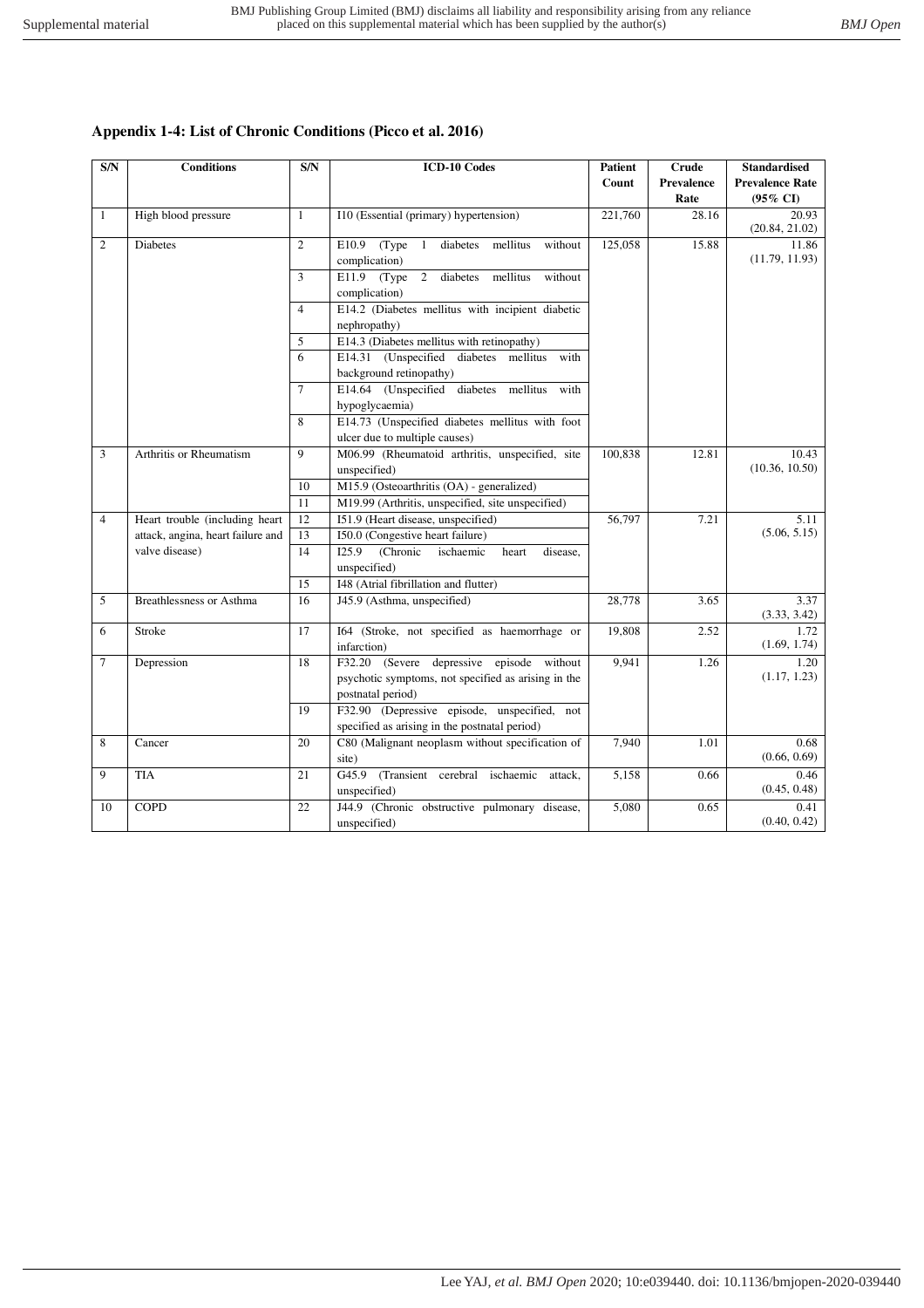# **Appendix 1-5: List of Chronic Conditions (Quah et al. 2016)**

| S/N            | <b>Conditions</b>         | S/N            | <b>ICD-10 Codes</b>                                                                                  | <b>Patient</b><br>Count | Crude<br>Prevalence<br>Rate | <b>Standardised</b><br><b>Prevalence Rate</b><br>$(95\% \text{ CI})$ |
|----------------|---------------------------|----------------|------------------------------------------------------------------------------------------------------|-------------------------|-----------------------------|----------------------------------------------------------------------|
| 1              | Hyperlipidaemia           | $\mathbf{1}$   | E78.5 (Hyperlipidaemia, unspecified)                                                                 | 257,114                 | 32.65                       | 24.97<br>(24.86, 25.07)                                              |
| $\overline{c}$ | Hypertension              | $\overline{2}$ | I10 (Essential (primary) hypertension)                                                               | 221,760                 | 28.16                       | 20.93<br>(20.84, 21.02)                                              |
| 3              | <b>Diabetes</b>           |                | (Type)<br>diabetes<br>mellitus<br>without<br>E10.9<br><sup>1</sup><br>complication)                  | 125,058                 | 15.88                       | 11.86<br>(11.79, 11.93)                                              |
|                |                           | 4              | $E11.9$ (Type<br>2 diabetes<br>mellitus<br>without<br>complication)                                  |                         |                             |                                                                      |
|                |                           | 5              | E14.2 (Diabetes mellitus with incipient diabetic<br>nephropathy)                                     |                         |                             |                                                                      |
|                |                           | 6              | E14.3 (Diabetes mellitus with retinopathy)                                                           |                         |                             |                                                                      |
|                |                           | $\overline{7}$ | E14.31 (Unspecified diabetes mellitus<br>with                                                        |                         |                             |                                                                      |
|                |                           | 8              | background retinopathy)<br>E14.64 (Unspecified diabetes mellitus<br>with                             |                         |                             |                                                                      |
|                |                           | 9              | hypoglycaemia)<br>E14.73 (Unspecified diabetes mellitus with foot                                    |                         |                             |                                                                      |
|                |                           |                | ulcer due to multiple causes)                                                                        |                         |                             |                                                                      |
| 4              | Arthritis                 | 10             | M06.99 (Rheumatoid arthritis, unspecified, site<br>unspecified)                                      | 100,838                 | 12.81                       | 10.43<br>(10.36, 10.50)                                              |
|                |                           | 11             | M19.99 (Arthritis, unspecified, site unspecified)                                                    |                         |                             |                                                                      |
|                |                           | 12             | M15.9 (Osteoarthritis (OA) - generalized)                                                            |                         |                             |                                                                      |
| 5              | Respiratory diseases      | 13             | J30.4 (Allergic rhinitis, unspecified)                                                               | 68,048                  | 8.64                        | 8.73                                                                 |
|                |                           | 14             | J44.9 (Chronic obstructive pulmonary disease,<br>unspecified)                                        |                         |                             | (8.65, 8.80)                                                         |
|                |                           | 15             | J45.9 (Asthma, unspecified)                                                                          |                         |                             |                                                                      |
| 6              | Gastrointestinal diseases | 16             | K21.9 (Gastro-oesophageal reflux disease without<br>oesophagitis)                                    | 49,847                  | 6.33                        | 5.76<br>(5.70, 5.81)                                                 |
|                |                           | 17             | K27.9 (Peptic ulcer, unspecified as acute or                                                         |                         |                             |                                                                      |
|                |                           | 18             | chronic, without haemorrhage or perforation)<br>K58.9<br>syndrome<br>(Irritable)<br>bowel<br>without |                         |                             |                                                                      |
|                |                           |                | diarrhoea)                                                                                           |                         |                             |                                                                      |
|                |                           | 19             | K76.9 (Liver disease, unspecified)                                                                   |                         |                             |                                                                      |
|                |                           | 20             | K82.9 (Disease of gallbladder, unspecified)                                                          |                         |                             |                                                                      |
|                |                           | 21             | Z22.51 (Carrier of viral hepatitis B)                                                                |                         |                             |                                                                      |
| $\tau$         | Heart diseases            | 22             | I25.9<br>(Chronic<br>ischaemic<br>heart<br>disease,                                                  | 56,797                  | 7.21                        | 5.11<br>(5.06, 5.15)                                                 |
|                |                           | 23             | unspecified)<br>I48 (Atrial fibrillation and flutter)                                                |                         |                             |                                                                      |
|                |                           | 24             | I50.0 (Congestive heart failure)                                                                     |                         |                             |                                                                      |
|                |                           | 25             | I51.9 (Heart disease, unspecified)                                                                   |                         |                             |                                                                      |
| 8              | Chronic kidney disease    | 26             | N03.9<br>(Unspecified<br>nephritic<br>syndrome,                                                      | 38,350                  | 4.87                        | 3.36                                                                 |
|                |                           |                | unspecified)                                                                                         |                         |                             | (3.32, 3.39)                                                         |
|                |                           | 27             | N18.9 (Chronic kidney disease, unspecified)                                                          |                         |                             |                                                                      |
|                |                           | 28             | N28.9 (Disorder of kidney and ureter, unspecified)                                                   |                         |                             |                                                                      |
| 9              | Neurological conditions   | 29<br>30       | F03 (Unspecified dementia)<br>G20 (Parkinson's disease)                                              | 31,093                  | 3.95                        | 2.79<br>(2.75, 2.82)                                                 |
|                |                           | 31             | G40.90 (Epilepsy, unspecified, without mention of                                                    |                         |                             |                                                                      |
|                |                           |                | intractable epilepsy)                                                                                |                         |                             |                                                                      |
|                |                           | 32             | G45.9 (Transient cerebral<br>ischemic<br>attack,                                                     |                         |                             |                                                                      |
|                |                           |                | unspecified)                                                                                         |                         |                             |                                                                      |
|                |                           | 33             | G60.9 (Hereditary and idiopathic neuropathy,                                                         |                         |                             |                                                                      |
|                |                           |                | unspecified)                                                                                         |                         |                             |                                                                      |
|                |                           | 34             | I64 (Stroke, not specified as haemorrhage or<br>infarction)                                          |                         |                             |                                                                      |
| 10             | Thyroid diseases          | 35             | E03.9 (Hypothyroidism, unspecified)                                                                  | 20,781                  | 2.64                        | 2.36                                                                 |
|                |                           | 36             | E05.9 (Thyrotoxicosis, unspecified)                                                                  |                         |                             | (2.32, 2.39)                                                         |
| 11             | Psychiatric conditions    | 37             | F20.9 (Schizophrenia, unspecified)                                                                   | 18,182                  | 2.31                        | 2.18<br>(2.15, 2.22)                                                 |
|                |                           | 38<br>39       | F29 (Unspecified nonorganic psychosis)<br>F31.9 (Bipolar affective disorder, unspecified)            |                         |                             |                                                                      |
|                |                           | 40             | F32.20 (Severe depressive episode without                                                            |                         |                             |                                                                      |
|                |                           |                | psychotic symptoms, not specified as arising in the                                                  |                         |                             |                                                                      |
|                |                           |                | postnatal period)                                                                                    |                         |                             |                                                                      |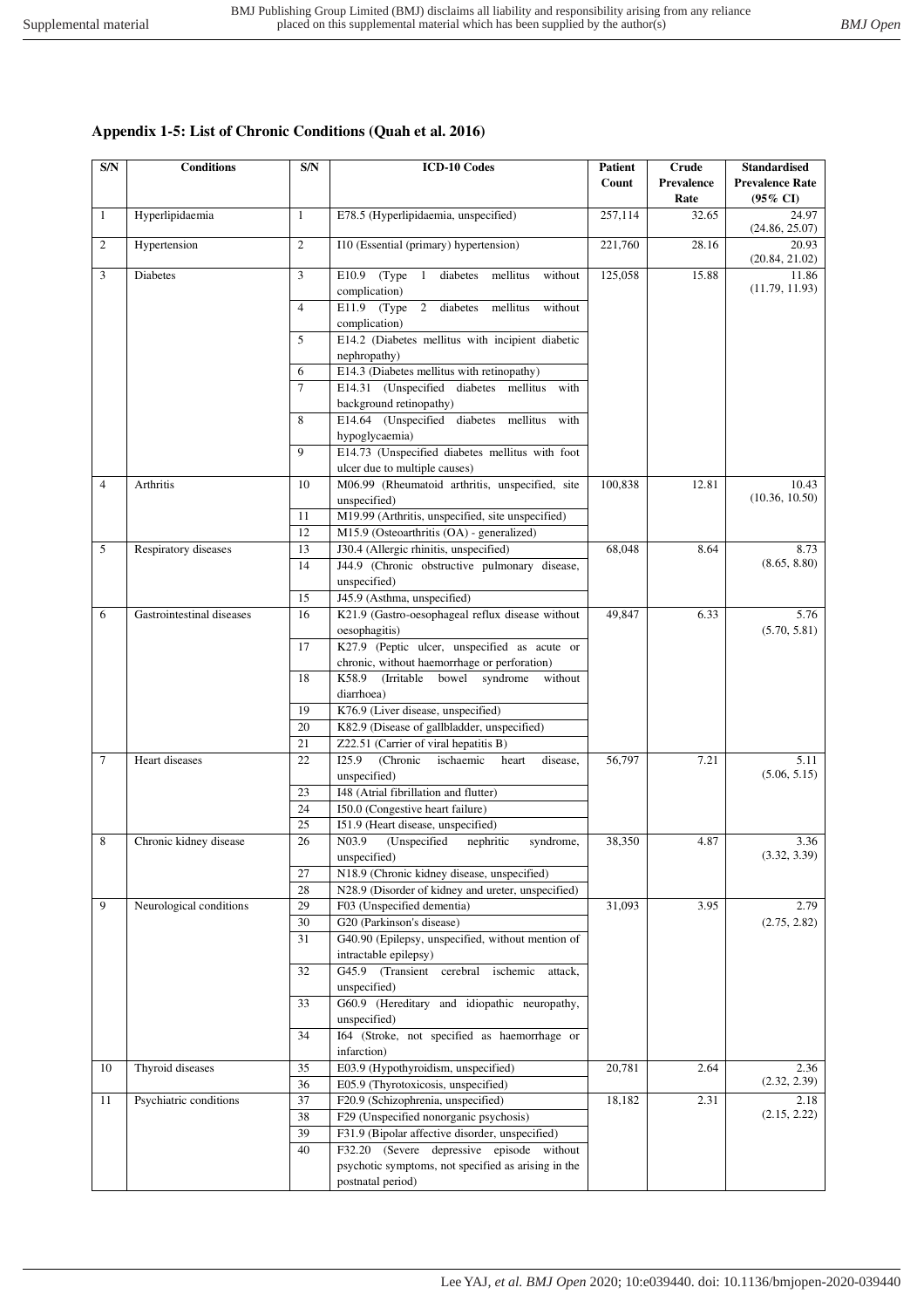|    |                     | 41 | F32.90 (Depressive episode, unspecified, not     |        |      |              |
|----|---------------------|----|--------------------------------------------------|--------|------|--------------|
|    |                     |    | specified as arising in the postnatal period)    |        |      |              |
|    |                     | 42 | F41.1 (Anxiety disorder, unspecified)            |        |      |              |
| 12 | Physical disability | 43 | H91.9 (Hearing loss, unspecified)                | 10.514 | 1.34 | 1.05         |
|    |                     | 44 | O79.9<br>malformation<br>(Congenital)<br>of      |        |      | (1.03, 1.08) |
|    |                     |    | musculoskeletal system, unspecified)             |        |      |              |
| 13 | Cancer              | 45 | C80 (Malignant neoplasm without specification of | 7.940  | 1.01 | 0.68         |
|    |                     |    | site)                                            |        |      | (0.66, 0.69) |
| 14 | Back problems       |    | No matching ICD-10 code                          |        |      |              |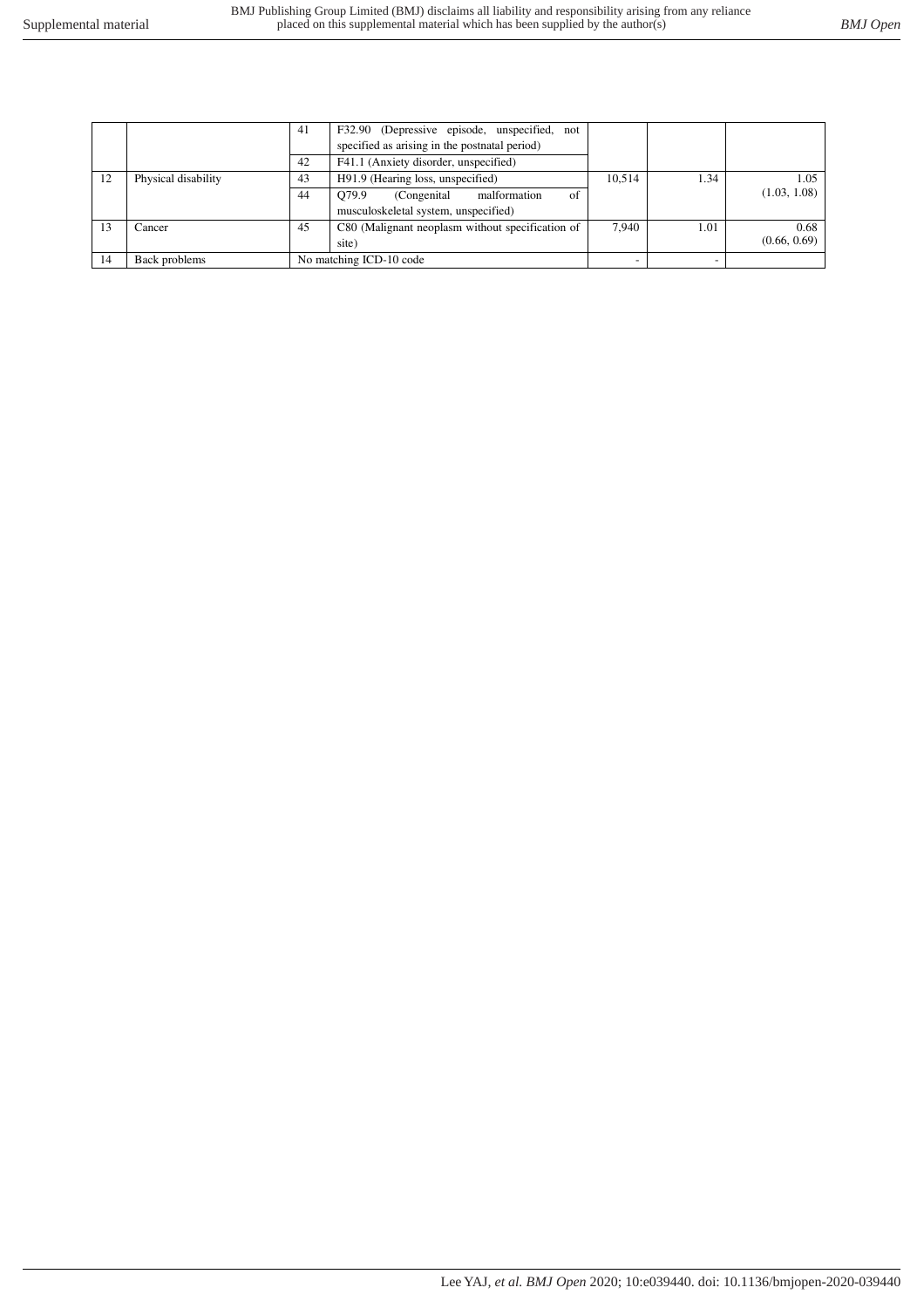## **Appendix 1-6: List of Chronic Conditions (Subramaniam et al. 2014)**

| S/N            | <b>Conditions</b>                               | S/N            | <b>ICD-10 Codes</b>                                                   | Patient | Crude      | <b>Standardised</b>    |
|----------------|-------------------------------------------------|----------------|-----------------------------------------------------------------------|---------|------------|------------------------|
|                |                                                 |                |                                                                       | Count   | Prevalence | <b>Prevalence Rate</b> |
|                |                                                 |                |                                                                       |         | Rate       | $(95\% \text{ CI})$    |
| $\mathbf{1}$   | Hypertension and high blood                     | $\mathbf{1}$   | I10 (Essential (primary) hypertension)                                | 221,760 | 28.16      | 20.93                  |
|                | pressure                                        |                |                                                                       |         |            | (20.84, 21.02)         |
| $\overline{2}$ | <b>Diabetes</b>                                 | $\overline{2}$ | E10.9 (Type 1 diabetes mellitus<br>without                            | 125,058 | 15.88      | 11.86                  |
|                |                                                 |                | complication)                                                         |         |            | (11.79, 11.93)         |
|                |                                                 | $\overline{3}$ | E11.9 (Type 2 diabetes mellitus<br>without                            |         |            |                        |
|                |                                                 |                | complication)                                                         |         |            |                        |
|                |                                                 | $\overline{4}$ | E14.2 (Diabetes mellitus with incipient diabetic                      |         |            |                        |
|                |                                                 |                | nephropathy)                                                          |         |            |                        |
|                |                                                 | 5              | E14.3 (Diabetes mellitus with retinopathy)                            |         |            |                        |
|                |                                                 | 6              | E14.31 (Unspecified diabetes mellitus with                            |         |            |                        |
|                |                                                 | $\overline{7}$ | background retinopathy)<br>E14.64 (Unspecified diabetes mellitus with |         |            |                        |
|                |                                                 |                |                                                                       |         |            |                        |
|                |                                                 | 8              | hypoglycaemia)<br>E14.73 (Unspecified diabetes mellitus with foot     |         |            |                        |
|                |                                                 |                | ulcer due to multiple causes)                                         |         |            |                        |
| $\mathfrak{Z}$ | Chronic<br>pain<br>(arthritis)<br><sub>or</sub> | $\mathbf{Q}$   | M06.99 (Rheumatoid arthritis, unspecified, site                       | 107,090 | 13.60      | 11.24                  |
|                | rheumatism, back problems                       |                | unspecified)                                                          |         |            | (11.17, 11.31)         |
|                | including disk or spine,                        | 10             | M15.9 (Osteoarthritis (OA) - generalized)                             |         |            |                        |
|                | migraine headaches)                             | 11             | M19.99 (Arthritis, unspecified, site unspecified)                     |         |            |                        |
|                |                                                 | 12             | G43.9 (Migraine, unspecified)                                         |         |            |                        |
|                |                                                 | 13             | G50.0 (Trigeminal neuralgia)                                          |         |            |                        |
| $\overline{4}$ | Respiratory disorders (asthma,                  | 14             | J30.4 (Allergic rhinitis, unspecified)                                | 68,048  | 8.64       | 8.73                   |
|                | chronic lung disease such as                    | 15             | J44.9 (Chronic obstructive pulmonary disease,                         |         |            | (8.65, 8.80)           |
|                | bronchitis<br>chronic<br>$\alpha$ r             |                | unspecified)                                                          |         |            |                        |
|                | emphysema)                                      | 16             | J45.9 (Asthma, unspecified)                                           |         |            |                        |
| 5              | Cardiovascular<br>disorders                     | 17             | (Chronic<br>ischaemic<br>I25.9<br>heart<br>disease,                   | 73,922  | 9.39       | 6.65                   |
|                | (stroke or major paralysis,                     |                | unspecified)                                                          |         |            | (6.60, 6.70)           |
|                | heart attack, coronary heart                    | 18             | I48 (Atrial fibrillation and flutter)                                 |         |            |                        |
|                | disease, angina, congestive                     | 19             | I50.0 (Congestive heart failure)                                      |         |            |                        |
|                | heart failure or other heart                    | 20             | 151.9 (Heart disease, unspecified)                                    |         |            |                        |
|                | disease)                                        | 21             | G45.9 (Transient cerebral ischaemic attack,                           |         |            |                        |
|                |                                                 |                | unspecified)                                                          |         |            |                        |
|                |                                                 | 22             | I64 (Stroke, not specified as haemorrhage or                          |         |            |                        |
|                |                                                 |                | infarction)                                                           |         |            |                        |
| 6              | Cancer                                          | 23             | C80 (Malignant neoplasm without specification of                      | 7,940   | 1.01       | 0.68                   |
|                |                                                 |                | site)                                                                 |         |            | (0.66, 0.69)           |
| $\tau$         | Neurological<br>disorders                       | 24             | G20 (Parkinson's disease)                                             | 4,609   | 0.59       | 0.48                   |
|                | (epilepsy,<br>convulsion,                       | 25             | G40.90 (Epilepsy, unspecified, without mention of                     |         |            | (0.46, 0.49)           |
|                | Parkinson's disease)                            |                | intractable epilepsy)                                                 |         |            |                        |
| 8              | Ulcer and chronic inflamed                      | 26             | K27.9 (Peptic ulcer, unspecified as acute or                          | 3,131   | 0.40       | 0.34                   |
|                | bowel (stomach ulcer, chronic                   |                | chronic, without haemorrhage or perforation)                          |         |            | (0.33, 0.35)           |
|                | inflamed bowel, enteritis or                    | 27             | K58.9 (Irritable bowel syndrome without                               |         |            |                        |
|                | colitis)                                        |                | diarrhoea)                                                            |         |            |                        |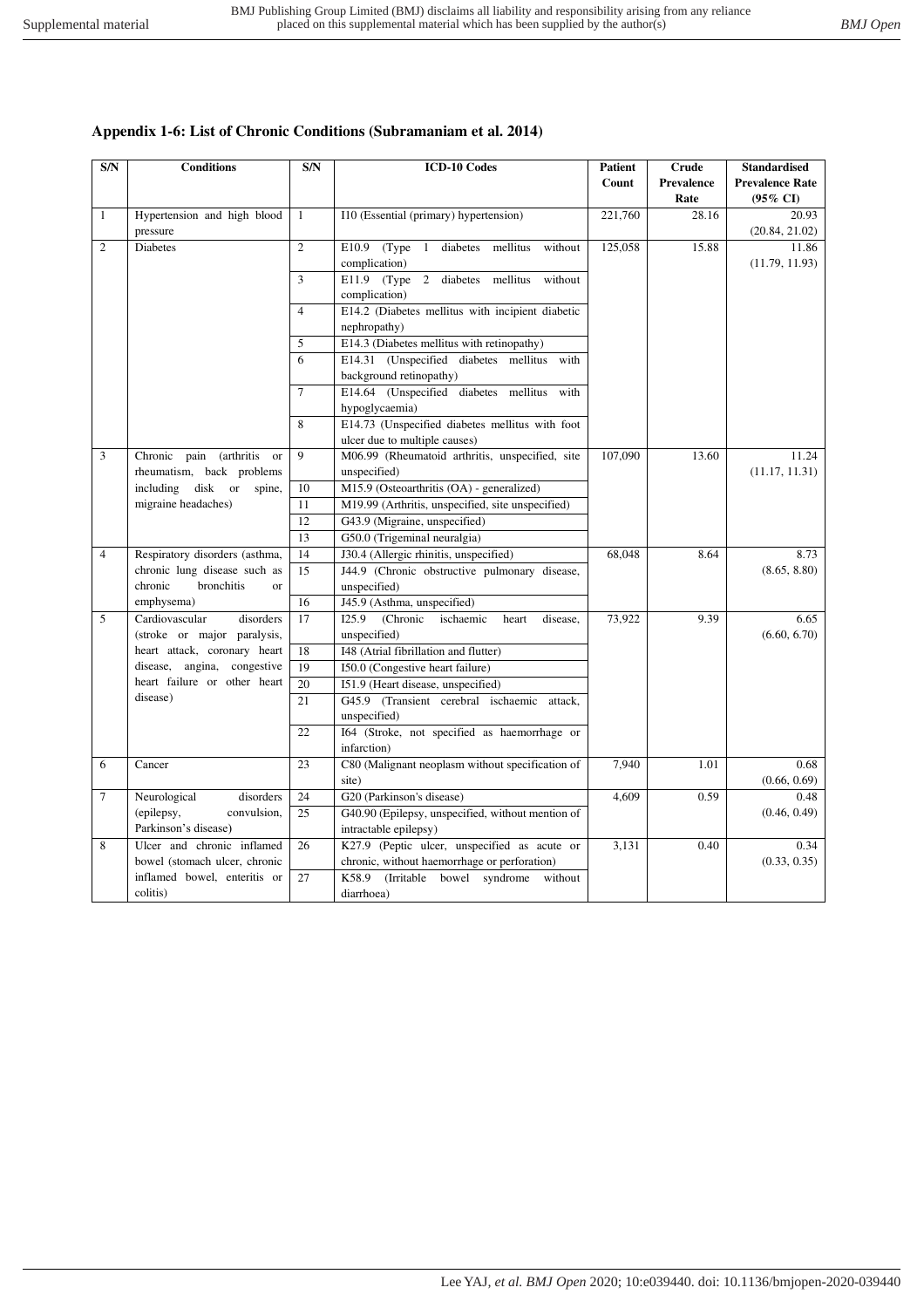# **Appendix 2a: Literature Search Strategy**

## Database: Ovid MEDLINE(R): 1946 to March Week 1 2020

| <b>S/N</b>     | <b>Search Terms</b>                                                                                | <b>Results</b> |
|----------------|----------------------------------------------------------------------------------------------------|----------------|
|                | exp comorbidity/ or multiple chronic conditions/ or multimorbidity                                 | 106,975        |
| $\overline{2}$ | (multimorbid* or multi-morbid* or comorbid* or co-morbid*).ab,ti,kw.                               | 144,228        |
| 3              | ((multiple or coexist* or co-exist* or concurrent* or simultaneous*) adj3 (disease* or illness* or | 61,543         |
|                | diagnos* or condition* or morbid* or disorder*)).ab,ti,kw.                                         |                |
| $\overline{4}$ | 1 or 2 or 3                                                                                        | 263,334        |
|                |                                                                                                    |                |
| 5              | (prevalence or association).ab,ti, kw.                                                             | 1,385,219      |
|                |                                                                                                    |                |
| 6              | (Singapore).ab,ti,kw.                                                                              | 12,889         |
|                |                                                                                                    |                |
|                | 4 and 5 and 6                                                                                      | 166            |
| 8              | Set following limits: English language, Human studies, Full Text, 2010 to Current                  | 29             |

## **Appendix 2b: PRISMA Flow Diagram**

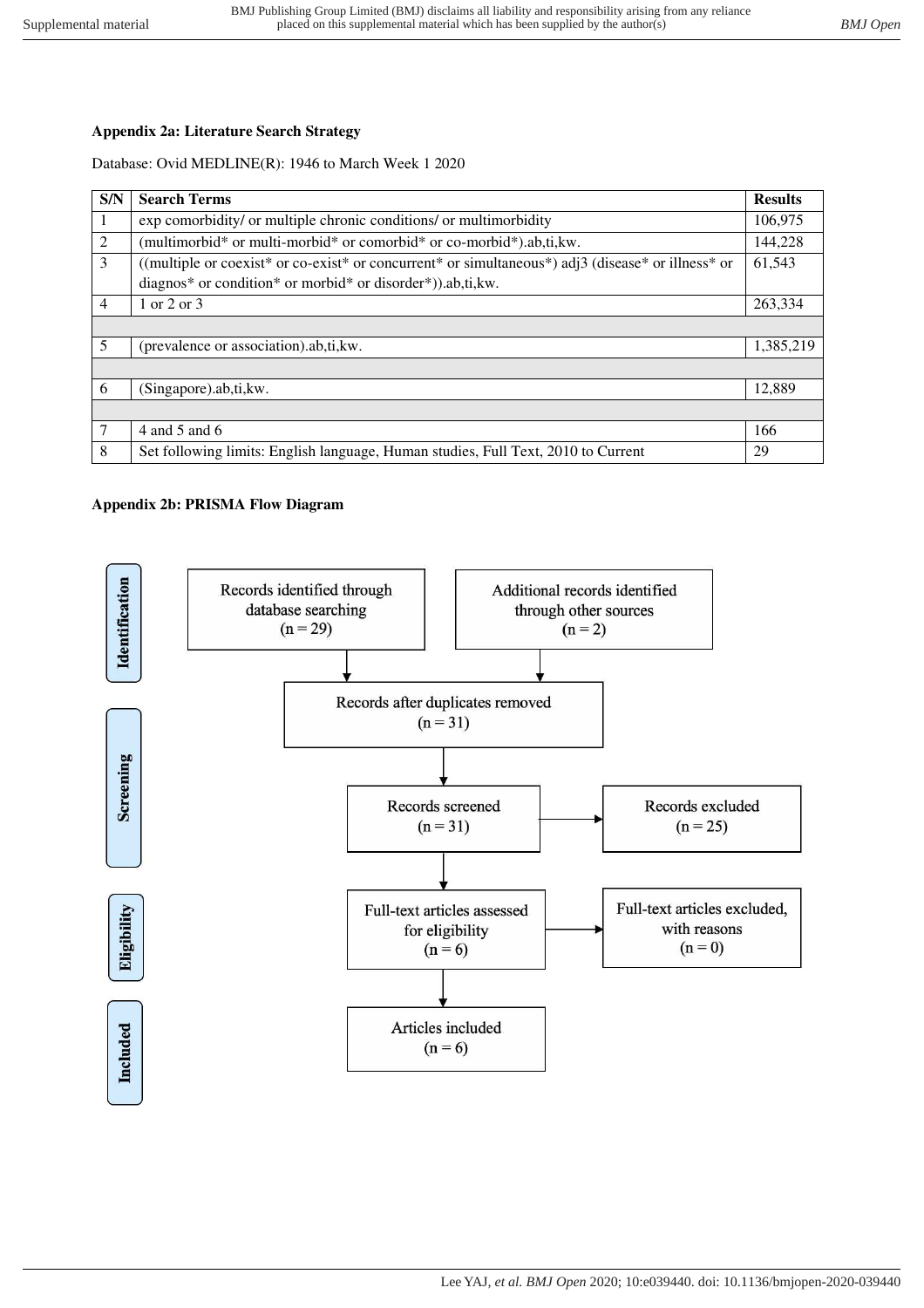#### **Appendix 3: A Summary of the Differences between Reported Studies on Multimorbidity**

|                        | Fortin et al.<br>(Published in 2017) | Ge et al.<br>(Published in 2018) | Ge et al.<br>(Published in 2019) | Low et al.<br>(Published in 2019)               | Picco et al.<br>(Published in | <b>Ouah et al. (Published)</b><br>in $2016$ | Subramaniam et al.<br>(Published in 2014) |
|------------------------|--------------------------------------|----------------------------------|----------------------------------|-------------------------------------------------|-------------------------------|---------------------------------------------|-------------------------------------------|
|                        |                                      |                                  |                                  |                                                 | 2016)                         |                                             |                                           |
| Number of              | 20                                   | 17                               | 17                               | 48                                              | 10                            | 14                                          | 8                                         |
| conditions             |                                      |                                  |                                  |                                                 |                               |                                             |                                           |
|                        |                                      |                                  |                                  |                                                 |                               |                                             |                                           |
| <b>Definition of</b>   | Conditions that usually              | Diseases that are                | Diseases characterised           | N <sub>o</sub>                                  | N <sub>o</sub>                | N <sub>o</sub>                              | N <sub>o</sub>                            |
| chronic disease        | last 12 months or more               | irreversible and persistent      | by a long duration and           |                                                 |                               |                                             |                                           |
|                        |                                      | throughout adulthood             | are of a generally slow          |                                                 |                               |                                             |                                           |
|                        |                                      |                                  | progression that are             |                                                 |                               |                                             |                                           |
|                        |                                      |                                  | irreversible and                 |                                                 |                               |                                             |                                           |
|                        |                                      |                                  | persistent throughout            |                                                 |                               |                                             |                                           |
|                        |                                      |                                  | adulthood                        |                                                 |                               |                                             |                                           |
| Source of list of      | Developed from a                     | Not mentioned                    | Not mentioned                    | Selected from 3 indexes - the                   | Not mentioned                 | Conditions from                             | Modified Composite                        |
| chronic                | scoping review of 44                 |                                  |                                  | Singapore Chronic Disease                       |                               | Singapore Mental                            | <b>International Diagnostic</b>           |
| conditions             | publications on                      |                                  |                                  | Management Programme <sup>1</sup> , the         |                               | Health Study <sup>4</sup> 2010              | Interview $\rm (CIDI)^5$                  |
|                        | multimorbidity                       |                                  |                                  | Charlson Comorbidity Index <sup>2</sup> and the |                               |                                             |                                           |
|                        |                                      |                                  |                                  | Elixhauser Comorbidity Index <sup>3</sup>       |                               |                                             |                                           |
| <b>Sources of data</b> | Self-reported*                       | At least one of the              | Self-reported                    | Singapore Eastern Regional Health               | Self-reported                 | Self-reported                               | Self-reported                             |
|                        | (conditions that have                | sources was self-reported        |                                  | System <sup>7</sup>                             |                               |                                             |                                           |
|                        | been confirmed by a                  | or from the NHG Chronic          |                                  |                                                 |                               |                                             |                                           |
|                        | doctor or for which                  | Disease Management               |                                  |                                                 |                               |                                             |                                           |
|                        | they are on                          | System (CDMS)                    |                                  |                                                 |                               |                                             |                                           |
|                        | medications)                         | database <sup>6</sup>            |                                  |                                                 |                               |                                             |                                           |
| Cut-point              | Not mentioned                        | 2 conditions                     | 2 conditions                     | 2 conditions                                    | 2 conditions                  | 2 conditions                                | 2 conditions                              |
|                        | Practice-based                       |                                  |                                  |                                                 |                               | Practice-based                              |                                           |
| Reference              |                                      | General population               | General population               | Practice-based population                       | General population            |                                             | General population                        |
| population             | population                           |                                  |                                  | (tertiary hospitals, community                  |                               | population                                  |                                           |
|                        |                                      |                                  |                                  | hospitals, primary care polyclinics)            |                               | (one primary care                           |                                           |
|                        |                                      |                                  |                                  |                                                 |                               | polyclinic)                                 |                                           |
| Age-group              | Not mentioned                        | $\geq$ 21 years old              | $\geq$ 21 years old              | $0$ to $85+$ years old                          | $\geq 60$ years old           | $\geq 65$ years old                         | $\geq$ 18 years old                       |
|                        |                                      |                                  |                                  |                                                 |                               |                                             |                                           |

<sup>&</sup>lt;sup>1</sup> The Chronic Disease Management Programme (CDMP) is an initiative introduced by the Ministry of Health (MOH), Singapore, in 2016 and involves the development of evidence-based structured Disease Management Programmes re in the management of their chronic diseases.

<sup>&</sup>lt;sup>2</sup> The Charlson Comorbidity Index is a weighted index of 19 chronic conditions that was originally developed to predict the risk of short-term mortality from comorbid disease among patients being treated for primary breas single hospital in 1987.

<sup>&</sup>lt;sup>3</sup> The Elixhauser Comorbidity Index is an index of 30 chronic conditions that was developed to predict hospital charges, length of stay and in-patient mortality among patients 18 years and older from 438 hospitals in Cali 1992.

<sup>4</sup> The Singapore Mental Health Study (SMHS) is a nationwide epidemiological study undertaken in 2009-2010 that provides insight into some of the common mental health illnesses in the adult Singapore resident population.

<sup>&</sup>lt;sup>5</sup> The Composite International Diagnostic Interview (CIDI) was designed to allow investigators to reliably assess mental disorders according to the most widely accepted nomenclatures in different populations and cultures questions from the Diagnostic Interview Schedule with questions designed to elicit Present State Examination items in 1988.

<sup>&</sup>lt;sup>6</sup> The NHG Chronic Disease Management System (CDMS) database is a chronic disease registry within NHG that was commissioned for use in 2014 linking administrative and key clinical data of patients with chronic diseases ac National Healthcare Group cluster in Singapore.

<sup>&</sup>lt;sup>7</sup> The Singapore Eastern Regional Health System was developed from the integration of the Singapore Health Services (SingHealth) and Eastern Health Alliance (EHA) in 2017.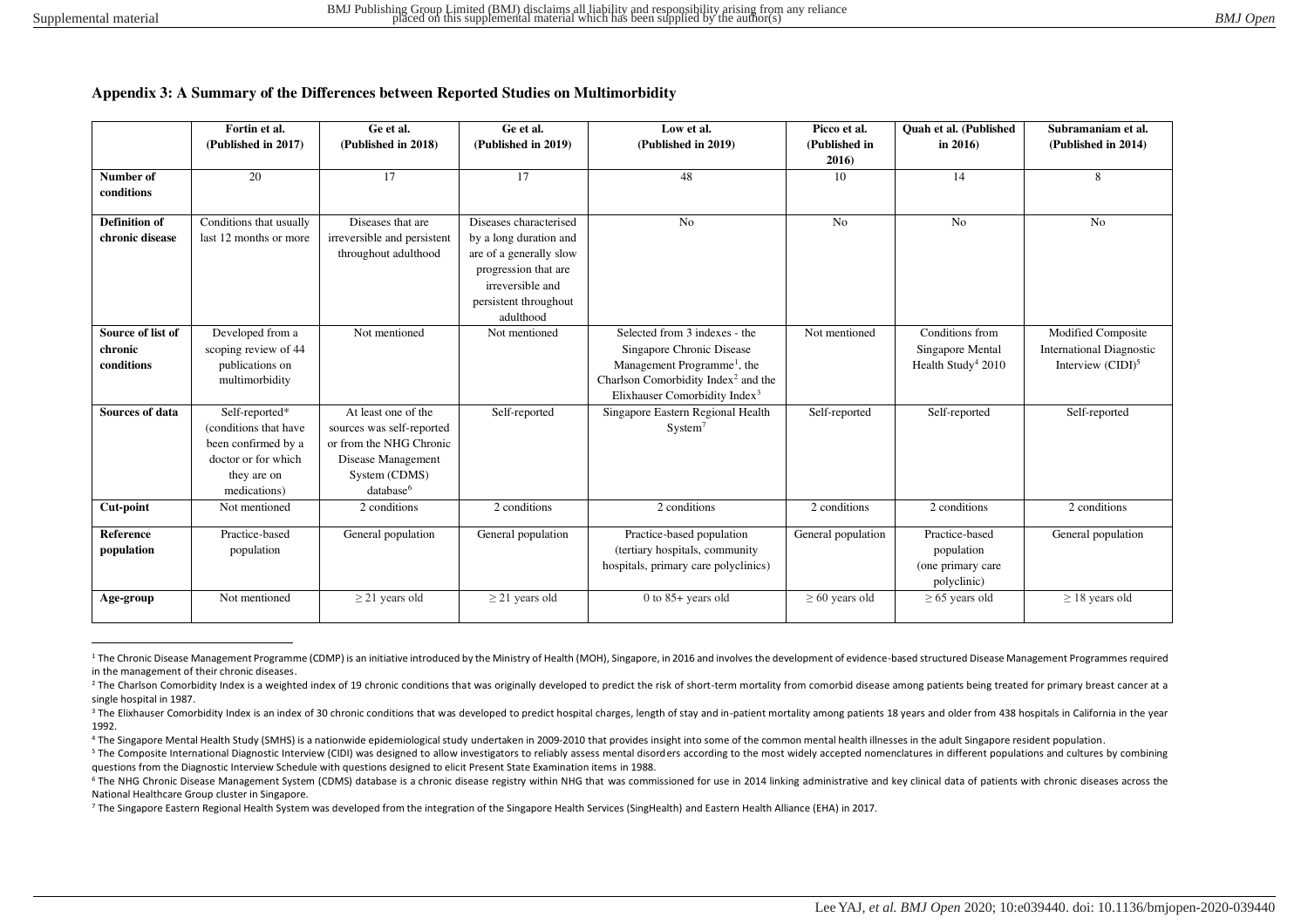| <b>Measured levels</b>      | No             | No                | Yes                     | Yes            | No | Yes                  | No                        |
|-----------------------------|----------------|-------------------|-------------------------|----------------|----|----------------------|---------------------------|
| of                          |                |                   |                         |                |    |                      |                           |
| multimorbidity <sup>8</sup> |                |                   | Disease count           | Disease count  |    | Disease count        |                           |
|                             |                |                   |                         |                |    | 2.<br>Drug count     |                           |
| Patient-                    | N <sub>0</sub> | Yes               | Yes                     | N <sub>0</sub> | No | Yes                  | Yes                       |
| reported                    |                |                   |                         |                |    |                      |                           |
| outcomes                    |                | Physical function | Health-related<br>Ι.    |                |    | Health-related<br>1. | Health-related quality of |
|                             |                |                   | quality of life         |                |    | quality of life      | life                      |
|                             |                |                   | Self-rated health<br>2. |                |    | Functional<br>2.     |                           |
|                             |                |                   |                         |                |    | disability           |                           |
|                             |                |                   |                         |                |    | 3.<br>Chronic        |                           |
|                             |                |                   |                         |                |    | musculoskeletal      |                           |
|                             |                |                   |                         |                |    | pain                 |                           |

<sup>&</sup>lt;sup>8</sup> Levels of multimorbidity refers to the combined effects of the multiple conditions that an individual has. This may be based on disease count, that is, the number of chronic conditions the patient has; or other variabl which is the number of chronic medications an individual is prescribed.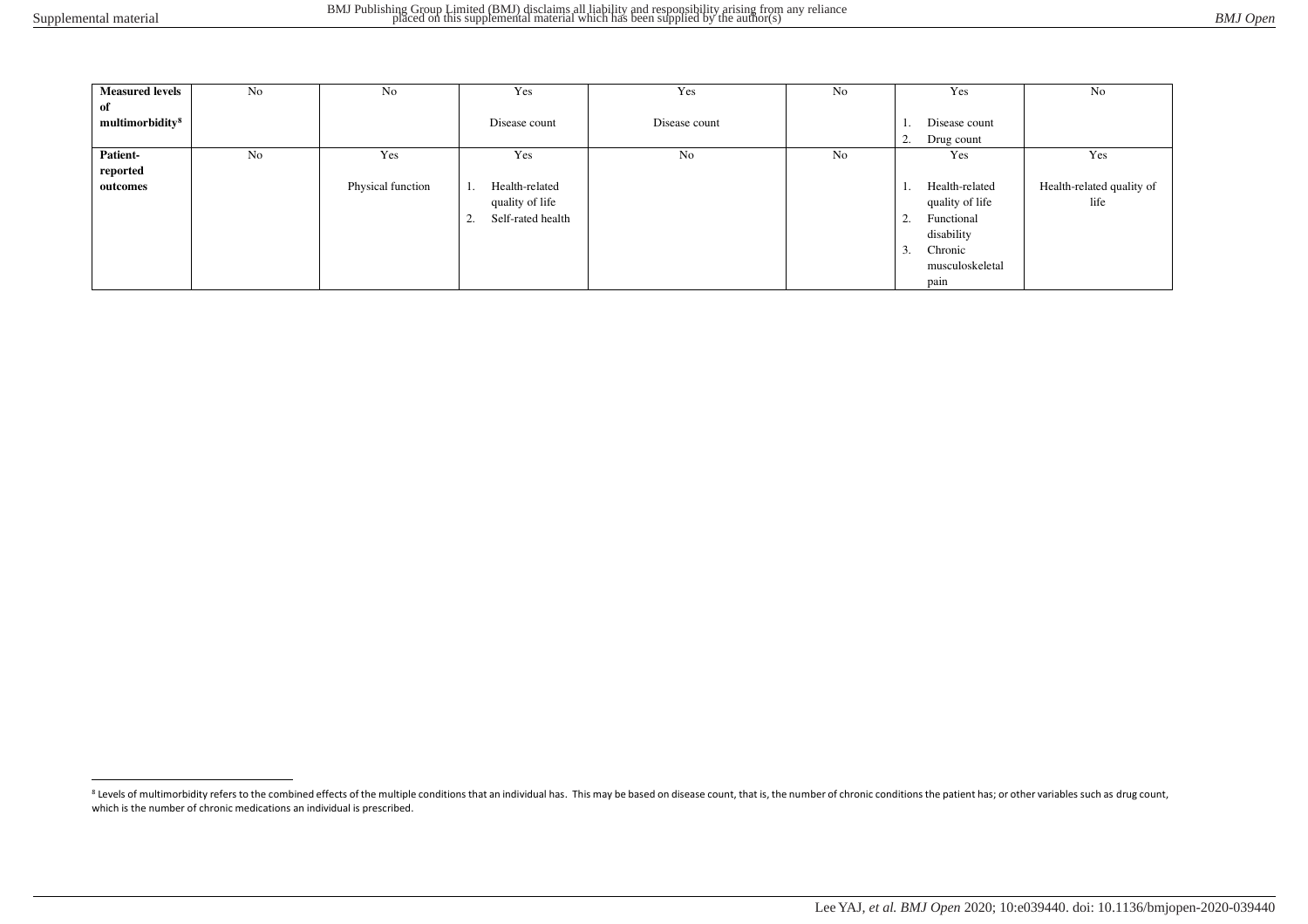## **Appendix 4: List of chronic conditions under Chronic Disease Management Programme (CDMP)**

| S/N            | <b>Conditions</b>                            |
|----------------|----------------------------------------------|
| 1              | Diabetes mellitus and pre-diabetes           |
| $\overline{c}$ | Hypertension                                 |
| 3              | Lipid disorders                              |
| $\overline{4}$ | Asthma                                       |
| 5              | Chronic obstructive pulmonary disease (COPD) |
| 6              | Chronic kidney disease (nephritis/nephrosis) |
| 7              | Schizophrenia                                |
| 8              | Major depression                             |
| 9              | Bipolar disorder                             |
| 10             | Anxiety                                      |
| 11             | Stroke                                       |
| 12             | Dementia                                     |
| 13             | Osteoarthritis                               |
| 14             | Parkinson's disease                          |
| 15             | Benign prostatic hyperplasia (BPH)           |
| 16             | Epilepsy                                     |
| 17             | Osteoporosis                                 |
| 18             | Psoriasis                                    |
| 19             | Rheumatoid arthritis (RA)                    |
| 20             | Ischemic heart disease (IHD)                 |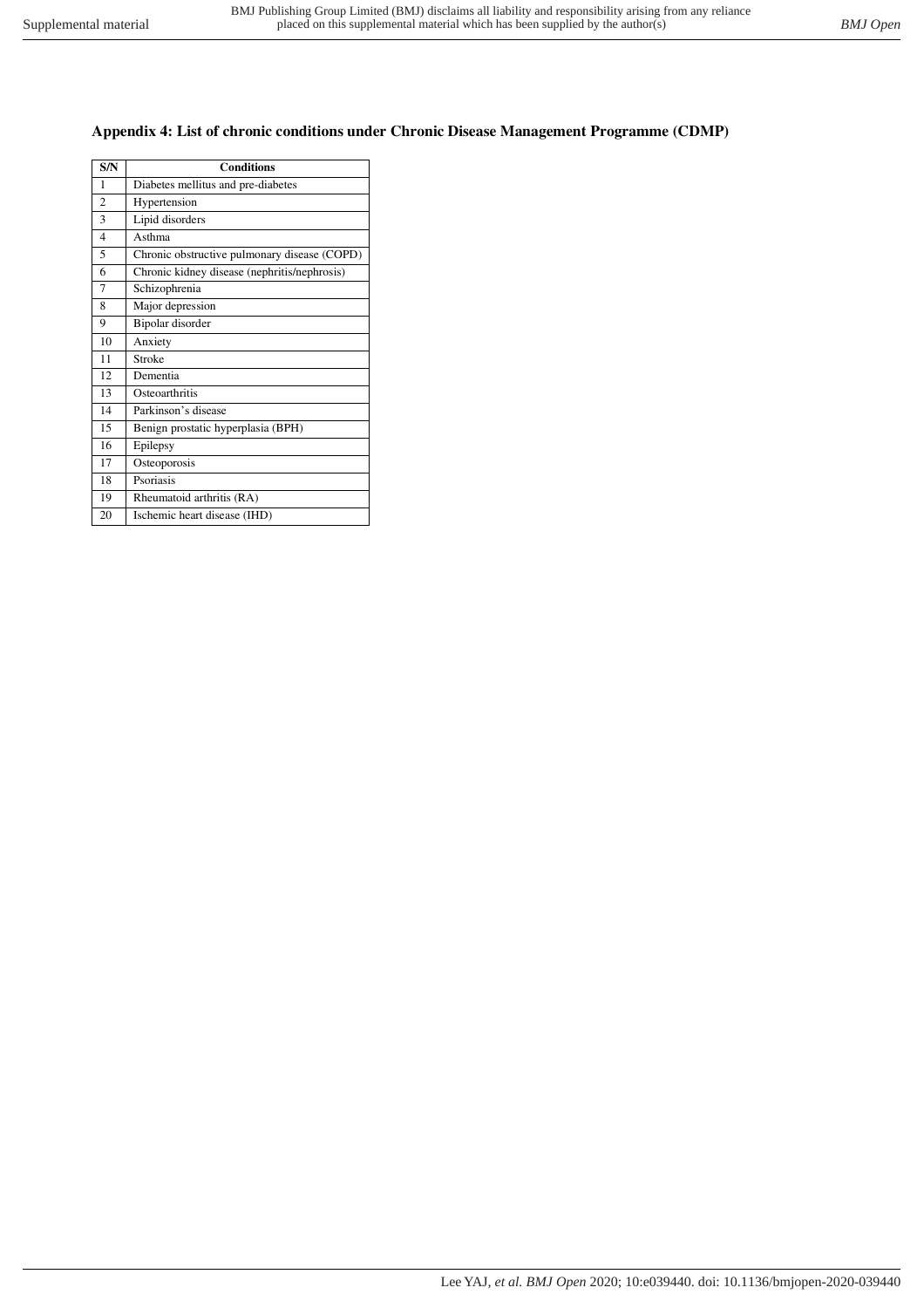#### $\overline{\text{SN}}$  $ICD-10$ Fortin  $\overline{Ge}$ Low Picco Ouah Subramaniam et al. 2018 and 2019 Codes et al. 2017 et al. 2019 et al. 2016 et al. 2016 et al. 2014 E78.5  $\overline{1}$  $\checkmark$  $\checkmark$  $\checkmark$  $\checkmark$  $\overline{2}$  $110$  $\checkmark$  $\checkmark$  $\checkmark$  $\checkmark$  $\checkmark$  $\checkmark$ E11.9  $\overline{3}$  $\checkmark$  $\checkmark$  $\checkmark$  $\checkmark$  $\checkmark$  $\checkmark$  $\overline{4}$ M<sub>19.99</sub>  $\checkmark$  $\overline{\check{}}$  $\overline{\check{}}$  $\checkmark$  $\overline{5}$ J30.4  $\checkmark$  $\checkmark$  $\overline{6}$ E66.9  $\overline{\checkmark}$  $\overline{7}$  $\overline{J45.9}$  $\checkmark$  $\checkmark$  $\checkmark$  $\checkmark$  $\checkmark$  $\checkmark$  $\overline{8}$  $\overline{125.9}$  $\checkmark$  $\checkmark$  $\checkmark$  $\checkmark$  $\checkmark$  $\checkmark$  $\overline{9}$  $K21.9$  $\overline{\checkmark}$  $\checkmark$  $\overline{10}$ K76.9  $\checkmark$  $\overline{\check{}}$  $\checkmark$  $\overline{11}$ M10.99  $\checkmark$  $\overline{12}$  $N28.9$  $\overline{\mathsf{v}}$  $\checkmark$ 13 N18.9  $\overline{\checkmark}$  $\overline{\checkmark}$  $\overline{\checkmark}$  $\overline{\mathbf{v}}$ 14 I51.9  $\checkmark$  $\checkmark$  $\checkmark$  $\checkmark$  $\checkmark$  $\overline{15}$  $M15.9$  $\checkmark$  $\checkmark$  $\checkmark$  $\checkmark$  $\checkmark$  $\checkmark$  $\overline{16}$  $\overline{164}$  $\checkmark$  $\checkmark$  $\checkmark$  $\checkmark$  $\checkmark$  $\checkmark$  $\overline{17}$ E03.9  $\checkmark$  $\checkmark$  $\checkmark$ 18  $N40$  $\checkmark$ F32.90  $\overline{19}$  $\checkmark$  $\checkmark$  $\mathbf{v}$  $\checkmark$  $\checkmark$  $\overline{Z22.51}$  $\overline{20}$  $\checkmark$  $\checkmark$  $\overline{21}$ E05.9  $\checkmark$  $\overline{\checkmark}$  $\checkmark$ 22 H91.9  $\checkmark$  $\overline{23}$ G43.9  $\checkmark$  $\overline{24}$  $F41.1$  $\checkmark$  $\checkmark$  $\checkmark$  $\checkmark$  $\overline{25}$  $\overline{\text{C}80}$  $\checkmark$  $\checkmark$  $\checkmark$  $\checkmark$  $\checkmark$  $\checkmark$  $\overline{26}$ **I48**  $\checkmark$  $\checkmark$  $\checkmark$  $\checkmark$  $\checkmark$  $\overline{27}$ M81.99  $\checkmark$  $\checkmark$  $\overline{28}$ E14.31  $\overline{\check{}}$  $\ddot{\phantom{0}}$  $\checkmark$  $\checkmark$  $\checkmark$  $\checkmark$  $\overline{29}$  $\overline{G45.9}$  $\checkmark$  $\checkmark$  $\checkmark$  $\mathbf{v}$  $\checkmark$  $\overline{30}$  $J44.9$  $\checkmark$  $\checkmark$  $\checkmark$  $\checkmark$  $\checkmark$  $\checkmark$  $\overline{31}$ K82.9  $\checkmark$  $\sqrt{G40.90}$  $\overline{32}$  $\checkmark$  $\checkmark$  $\checkmark$  $\overline{33}$  $F20.9$  $\checkmark$  $\checkmark$  $\checkmark$  $\overline{34}$ E10.9  $\checkmark$  $\checkmark$  $\checkmark$  $\checkmark$  $\checkmark$  $\checkmark$  $\overline{35}$ **I50.0**  $\checkmark$  $\checkmark$  $\checkmark$  $\checkmark$  $\checkmark$  $\checkmark$  $\overline{36}$  $F03$  $\checkmark$  $\checkmark$  $\checkmark$  $\checkmark$  $F32.20$  $\overline{37}$  $\overline{\checkmark}$  $\checkmark$  $\checkmark$  $\checkmark$  $\checkmark$  $\overline{38}$  $173.9$  $\overline{\checkmark}$  $\checkmark$  $\overline{39}$ K58.9  $\checkmark$  $\checkmark$  $\checkmark$  $40$ M06.99  $\overline{\checkmark}$  $\overline{\checkmark}$  $\overline{\checkmark}$  $\overline{\checkmark}$  $\overline{\checkmark}$  $\overline{\checkmark}$  $\overline{41}$  $\overline{F29}$  $\checkmark$  $\overline{42}$ E14.73  $\checkmark$  $\checkmark$  $\checkmark$  $\checkmark$  $\checkmark$  $\checkmark$  $43$  $G20$  $\overline{\check{}}$  $\checkmark$  $\checkmark$  $\checkmark$ K27.9  $44$  $\checkmark$  $\checkmark$  $\checkmark$  $\overline{45}$  $G60.9$  $\checkmark$ O79.9  $\overline{46}$  $\checkmark$  $47$ I70.20  $\checkmark$ 48 E14.2  $\checkmark$  $\overline{\mathbf{v}}$  $\checkmark$  $\checkmark$  $\checkmark$  $\checkmark$  $\overline{49}$  $N03.9$  $\checkmark$  $\checkmark$  $\checkmark$  $\overline{50}$  $G50.0$  $\checkmark$  $\overline{51}$  $\overline{Z89.5}$  $\checkmark$ 52 E14.3  $\checkmark$  $\checkmark$  $\checkmark$  $\checkmark$  $\checkmark$  $\checkmark$  $\overline{53}$ F31.9  $\checkmark$  $\overline{ }$  $\overline{54}$ Z89.6  $\checkmark$  $\overline{55}$ Z89.4  $\overline{\checkmark}$  $\overline{56}$ E14.64  $\checkmark$  $\checkmark$  $\checkmark$  $\checkmark$  $\checkmark$  $\checkmark$  $\overline{57}$  $L40.8$  $\mathbf{v}$

## Appendix 5a: List of ICD-10 diagnosis codes matched to the chronic conditions studied by each author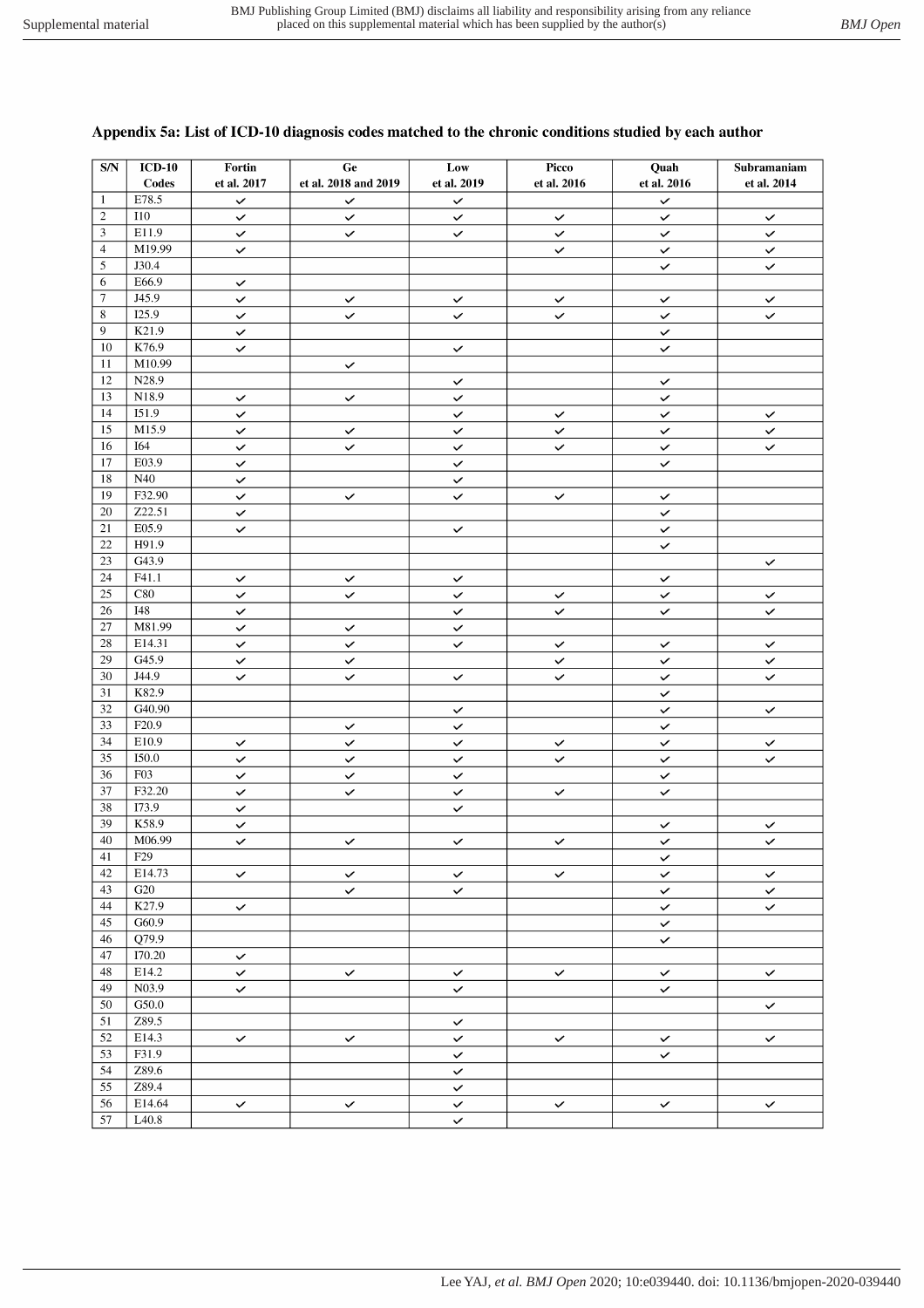## **Appendix 5b: Descriptors of ICD-10 diagnosis codes**

| S/N            | $ICD-10$<br>Codes         | <b>Descriptors</b>                                                                                       |  |  |  |  |
|----------------|---------------------------|----------------------------------------------------------------------------------------------------------|--|--|--|--|
| 1              | E78.5                     | Hyperlipidaemia, unspecified                                                                             |  |  |  |  |
| $\overline{c}$ | <b>I10</b>                | Essential (primary) hypertension                                                                         |  |  |  |  |
| 3              | E11.9                     | Type 2 diabetes mellitus without complication                                                            |  |  |  |  |
| $\overline{4}$ | M19.99                    | Arthritis, unspecified, site unspecified                                                                 |  |  |  |  |
| 5              | J30.4                     | Allergic rhinitis, unspecified                                                                           |  |  |  |  |
| 6              | E66.9                     | Obesity, unspecified                                                                                     |  |  |  |  |
| 7              | J45.9                     | Asthma, unspecified                                                                                      |  |  |  |  |
| 8              | I25.9                     | Chronic ischaemic heart disease, unspecified                                                             |  |  |  |  |
| 9              | K21.9                     | Gastro-oesophageal reflux disease without oesophagitis                                                   |  |  |  |  |
| 10             | K76.9                     | Liver disease, unspecified                                                                               |  |  |  |  |
| 11             | M10.99                    | Gout, unspecified, site unspecified                                                                      |  |  |  |  |
| 12             | N28.9                     | Disorder of kidney and ureter, unspecified                                                               |  |  |  |  |
| 13             | N18.9                     | Chronic kidney disease, unspecified                                                                      |  |  |  |  |
| 14             | I51.9                     | Heart disease, unspecified                                                                               |  |  |  |  |
| 15             | M15.9                     | Osteoarthritis (OA) - Generalised                                                                        |  |  |  |  |
| 16             | I64                       | Stroke, not specified as haemorrhage or infarction                                                       |  |  |  |  |
| 17             | E03.9                     | Hypothyroidism, unspecified                                                                              |  |  |  |  |
| 18             | N40                       | Hyperplasia of prostate                                                                                  |  |  |  |  |
| 19             | F32.90                    | Depressive episode, unspecified, not specified as arising in the postnatal period                        |  |  |  |  |
| 20             | Z22.51                    | Carrier of viral hepatitis B                                                                             |  |  |  |  |
| 21             | E05.9                     | Thyrotoxicosis, unspecified                                                                              |  |  |  |  |
| 22             | H91.9                     | Hearing loss, unspecified                                                                                |  |  |  |  |
| 23             | G43.9                     | Migraine, unspecified                                                                                    |  |  |  |  |
|                |                           | Anxiety disorder, unspecified                                                                            |  |  |  |  |
| 24<br>25       | F41.1                     |                                                                                                          |  |  |  |  |
|                | C80                       | Malignant neoplasm without specification of site<br>Atrial fibrillation and flutter                      |  |  |  |  |
| 26<br>27       | <b>I48</b><br>M81.99      |                                                                                                          |  |  |  |  |
|                |                           | Other osteoporosis, site unspecified                                                                     |  |  |  |  |
| 28             | E14.31                    | Unspecified diabetes mellitus with background retinopathy                                                |  |  |  |  |
| 29<br>30       | G45.9<br>J44.9            | Transient cerebral ischaemic attack, unspecified<br>Chronic Obstructive Pulmonary Disease, Unspecified   |  |  |  |  |
| 31             | K82.9                     | Disease of gallbladder, unspecified                                                                      |  |  |  |  |
| 32             | G40.90                    | Epilepsy, unspecified, without mention of intractable epilepsy                                           |  |  |  |  |
| 33             | F <sub>20.9</sub>         | Schizophrenia, unspecified                                                                               |  |  |  |  |
| 34             | E10.9                     | Type 1 diabetes mellitus without complication                                                            |  |  |  |  |
| 35             | I50.0                     | Congestive heart failure                                                                                 |  |  |  |  |
| 36             | F03                       | Unspecified dementia                                                                                     |  |  |  |  |
| 37             | F32.20                    | Severe depressive episode without psychotic symptoms, not specified as arising in the postnatal period   |  |  |  |  |
| 38             | I73.9                     | Peripheral vascular disease, unspecified                                                                 |  |  |  |  |
| 39             | K58.9                     | Irritable bowel syndrome without diarrhoea                                                               |  |  |  |  |
| 40             | M06.99                    | Rheumatoid arthritis, unspecified, site unspecified                                                      |  |  |  |  |
| 41             |                           |                                                                                                          |  |  |  |  |
| 42             | F <sub>29</sub><br>E14.73 | Unspecified nonorganic psychosis<br>Unspecified diabetes mellitus with foot ulcer due to multiple causes |  |  |  |  |
| 43             | G20                       | Parkinson's disease                                                                                      |  |  |  |  |
| 44             | K27.9                     | Peptic ulcer, unspecified as acute or chronic, without haemorrhage or perforation                        |  |  |  |  |
| 45             | G60.9                     | Hereditary and idiopathic neuropathy, unspecified                                                        |  |  |  |  |
| 46             | Q79.9                     | Congenital malformation of musculoskeletal system, unspecified                                           |  |  |  |  |
| 47             | I70.20                    | Atherosclerosis of arteries of extremities, unspecified                                                  |  |  |  |  |
| 48             | E14.2                     | Diabetes mellitus with incipient diabetic nephropathy                                                    |  |  |  |  |
| 49             | N03.9                     | Unspecified nephritic syndrome, unspecified                                                              |  |  |  |  |
| 50             | G50.0                     | Trigeminal neuralgia                                                                                     |  |  |  |  |
| 51             | Z89.5                     | Acquired absence of leg at or below knee                                                                 |  |  |  |  |
| 52             | E14.3                     | Diabetes mellitus with retinopathy                                                                       |  |  |  |  |
| 53             | F31.9                     | Bipolar affective disorder, unspecified                                                                  |  |  |  |  |
| 54             | Z89.6                     | Acquired absence of leg above knee                                                                       |  |  |  |  |
| 55             | Z89.4                     | Acquired absence of foot and ankle                                                                       |  |  |  |  |
| 56             | E14.64                    | Unspecified diabetes mellitus with hypoglycaemia                                                         |  |  |  |  |
|                |                           |                                                                                                          |  |  |  |  |
| 57             | L <sub>40.8</sub>         | Other psoriasis                                                                                          |  |  |  |  |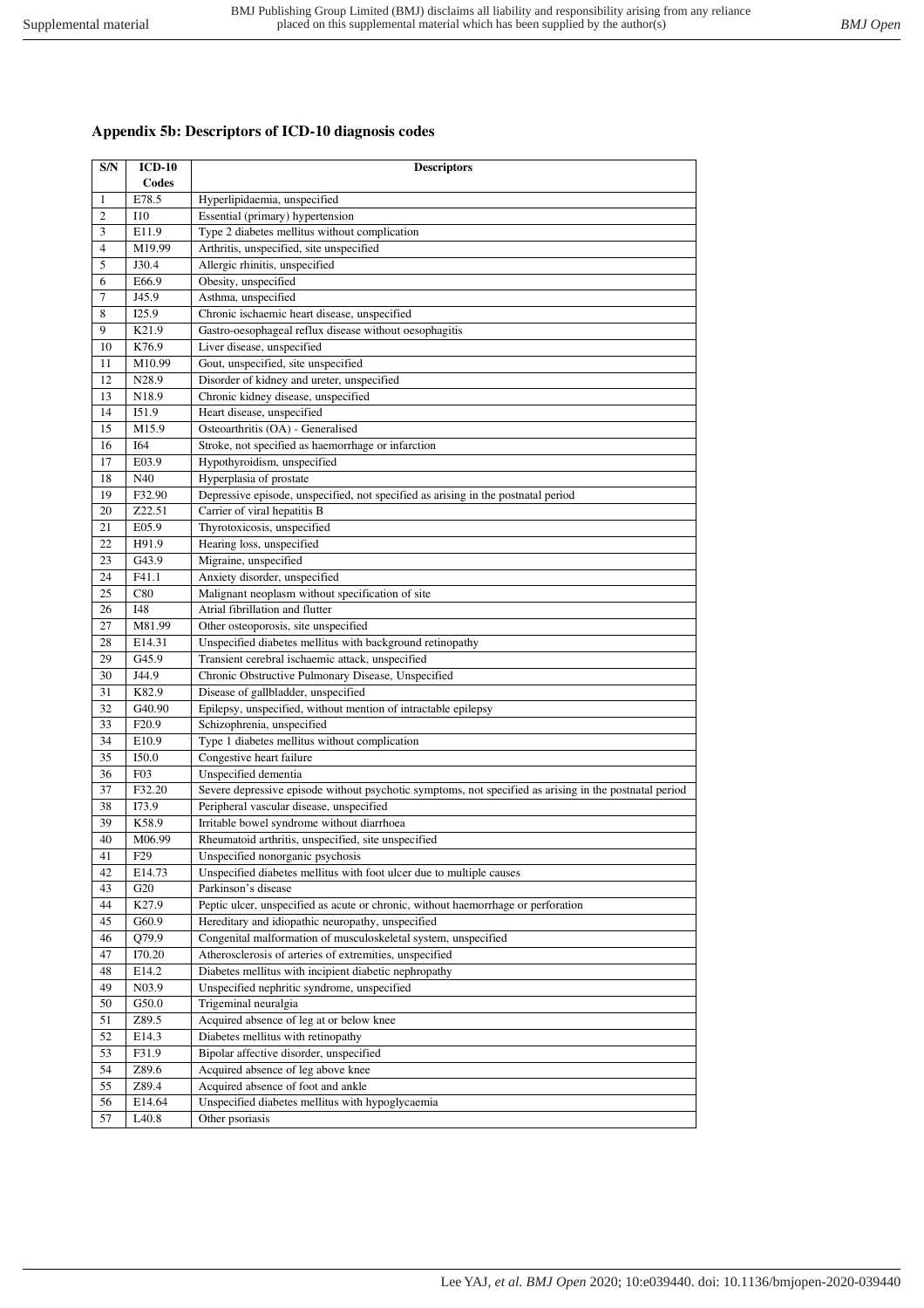| S/N            | <b>Conditions</b>                                             | S/N            | <b>ICD-10 Codes</b>                                                                          | <b>Patient</b><br>Count | Crude<br>Prevalence<br>Rate | <b>Standardised</b><br><b>Prevalence Rate</b><br>$(95\% \text{ CI})$ |
|----------------|---------------------------------------------------------------|----------------|----------------------------------------------------------------------------------------------|-------------------------|-----------------------------|----------------------------------------------------------------------|
| 1              | Hyperlipidaemia                                               | $\mathbf{1}$   | E78.5 (Hyperlipidaemia, unspecified)                                                         | 257.114                 | 32.65                       | 24.79<br>(24.86, 25.07)                                              |
| 2              | Hypertension<br>(high<br>blood<br>pressure)                   | 2              | I10 (Essential (primary) hypertension)                                                       | 221,760                 | 28.16                       | 20.93<br>(20.84, 21.02)                                              |
| 3              | <b>Diabetes</b>                                               | 3              | E09 (Impaired glucose regulation)                                                            | 150,294                 | 19.09                       | 14.28                                                                |
|                | (including pre-diabetes)                                      | $\overline{4}$ | E099<br>(Impaired glucose regulation<br>without                                              |                         |                             | (14.20, 14.35)                                                       |
|                |                                                               |                | complication)                                                                                |                         |                             |                                                                      |
|                |                                                               | 5              | $E10.9$ (Type 1<br>diabetes<br>mellitus<br>without                                           |                         |                             |                                                                      |
|                |                                                               |                | complication)                                                                                |                         |                             |                                                                      |
|                |                                                               | 6              | E11.9<br>(Type)<br>$2^{\circ}$<br>diabetes<br>mellitus<br>without<br>complication)           |                         |                             |                                                                      |
|                |                                                               | 7              | E14.2 (Diabetes mellitus with incipient diabetic                                             |                         |                             |                                                                      |
|                |                                                               |                | nephropathy)                                                                                 |                         |                             |                                                                      |
|                |                                                               | 8              | E14.3 (Diabetes mellitus with retinopathy)                                                   |                         |                             |                                                                      |
|                |                                                               | $\mathbf Q$    | E14.31 (Unspecified<br>diabetes mellitus<br>with                                             |                         |                             |                                                                      |
|                |                                                               |                | background retinopathy)                                                                      |                         |                             |                                                                      |
|                |                                                               | 10             | E14.64<br>(Unspecified diabetes)<br>mellitus<br>with                                         |                         |                             |                                                                      |
|                |                                                               |                | hypoglycaemia)                                                                               |                         |                             |                                                                      |
|                |                                                               | 11             | E14.73 (Unspecified diabetes mellitus with foot<br>ulcer due to multiple causes)             |                         |                             |                                                                      |
| $\overline{4}$ | Arthritis<br>&/or<br>rheumatoid                               | 12             | M06.99 (Rheumatoid arthritis, unspecified, site                                              | 100,838                 | 12.81                       | 10.43                                                                |
|                | arthritis                                                     |                | unspecified)                                                                                 |                         |                             | (10.36, 10.50)                                                       |
|                |                                                               | 13             | M15.9 (Osteoarthritis (OA) - Generalised)                                                    |                         |                             |                                                                      |
|                |                                                               | 14             | M19.99 (Arthritis, unspecified, site unspecified)                                            |                         |                             |                                                                      |
| 5              | Obesity                                                       | 15             | E66.9 (Obesity, unspecified)                                                                 | 48,893                  | 6.21                        | 5.29                                                                 |
|                |                                                               |                |                                                                                              |                         |                             | (5.24, 5.34)                                                         |
| 6              | Cardiovascular<br>disease                                     | 16             | I25.9 (Chronic ischaemic heart disease, unspecified)                                         | 43,559                  | 5.53                        | 3.74                                                                 |
|                | MI,<br>AF,<br>(angina,<br>poor<br>circulation of lower limbs) | 17<br>18       | I48 (Atrial fibrillation and flutter)<br>I70.20 (Atherosclerosis of arteries of extremities, |                         |                             | (3.71, 3.78)                                                         |
|                |                                                               |                | unspecified)                                                                                 |                         |                             |                                                                      |
|                |                                                               | 19             | I73.9 (Peripheral vascular disease, unspecified)                                             |                         |                             |                                                                      |
| 7              | Asthma, COPD, or chronic                                      | 20             | J44.9 (Chronic Obstructive Pulmonary Disease,                                                | 32,611                  | 4.14                        | 3.68                                                                 |
|                | bronchitis                                                    |                | Unspecified)                                                                                 |                         |                             | (3.63, 3.72)                                                         |
|                |                                                               | 21             | J45.9 (Asthma, unspecified)                                                                  |                         |                             |                                                                      |
| 8              | Chronic hepatitis                                             | 22             | K76.9 (Liver disease, unspecified)                                                           | 25,918                  | 3.29                        | 3.02                                                                 |
|                |                                                               | 23             | Z22.51 (Carrier of viral hepatitis B)                                                        |                         |                             | (2.98, 3.06)                                                         |
| 9              | Stomach<br>problem<br>(reflux,                                | 24             | K21.9 (Gastro-oesophageal reflux disease without                                             | 22,233                  | 2.82                        | 2.52                                                                 |
|                | heartburn, or gastric ulcer)                                  | 25             | oesophagitis)<br>K27.9 (Peptic ulcer, unspecified as acute or chronic,                       |                         |                             | (2.48, 2.56)                                                         |
|                |                                                               |                | without haemorrhage or perforation)                                                          |                         |                             |                                                                      |
| $10\,$         | Thyroid disorder                                              | 26             | E03.9 (Hypothyroidism, unspecified)                                                          | 20,781                  | 2.64                        | 2.36                                                                 |
|                |                                                               | 27             | E05.9 (Thyrotoxicosis, unspecified)                                                          |                         |                             | (2.32, 2.39)                                                         |
| 11             | Stroke and TIA                                                | 28             | G45.9 (Transient cerebral ischaemic<br>attack,                                               | 23,628                  | 3.00                        | 2.07                                                                 |
|                |                                                               |                | unspecified)                                                                                 |                         |                             | (2.04, 2.10)                                                         |
|                |                                                               | 29             | 164 (Stroke, not specified as haemorrhage or                                                 |                         |                             |                                                                      |
|                |                                                               |                | infarction)                                                                                  |                         |                             |                                                                      |
| 12             | Heart failure (including valve<br>problems or replacement)    | 30<br>31       | I50.0 (Congestive heart failure)<br>151.9 (Heart disease, unspecified)                       | 20,538                  | 2.61                        | 1.97<br>(1.94, 2.00)                                                 |
| 13             | Kidney disease or failure                                     | 32             | N03.9<br>(Unspecified<br>nephritic<br>syndrome,                                              | 22,221                  | 2.82                        | 1.82                                                                 |
|                |                                                               |                | unspecified)                                                                                 |                         |                             | (1.79, 1.84)                                                         |
|                |                                                               | 33             | N18.9 (Chronic kidney disease, unspecified)                                                  |                         |                             |                                                                      |
| 14             | Depression or anxiety                                         | 34             | F32.20 (Severe depressive episode without psychotic                                          | 14,910                  | 1.89                        | 1.81                                                                 |
|                |                                                               |                | symptoms, not specified as arising in the postnatal                                          |                         |                             | (1.78, 1.84)                                                         |
|                |                                                               |                | period)                                                                                      |                         |                             |                                                                      |
|                |                                                               | 35             | F32.90 (Depressive episode, unspecified,<br>not                                              |                         |                             |                                                                      |
|                |                                                               | 36             | specified as arising in the postnatal period)<br>F41.1 (Anxiety disorder, unspecified)       |                         |                             |                                                                      |
| 15             | Chronic urinary problem                                       | 37             | N40 (Hyperplasia of prostate)                                                                | 13,031                  | 1.65                        | 1.07                                                                 |
|                |                                                               |                |                                                                                              |                         |                             | (1.05, 1.09)                                                         |
| 16             | Physical disability                                           | 38             | H91.9 (Hearing loss, unspecified)                                                            | 10,514                  | 1.34                        | 1.05                                                                 |

## **Appendix 6: List of Chronic Conditions in Proposed Operational Definition of Multimorbidity**